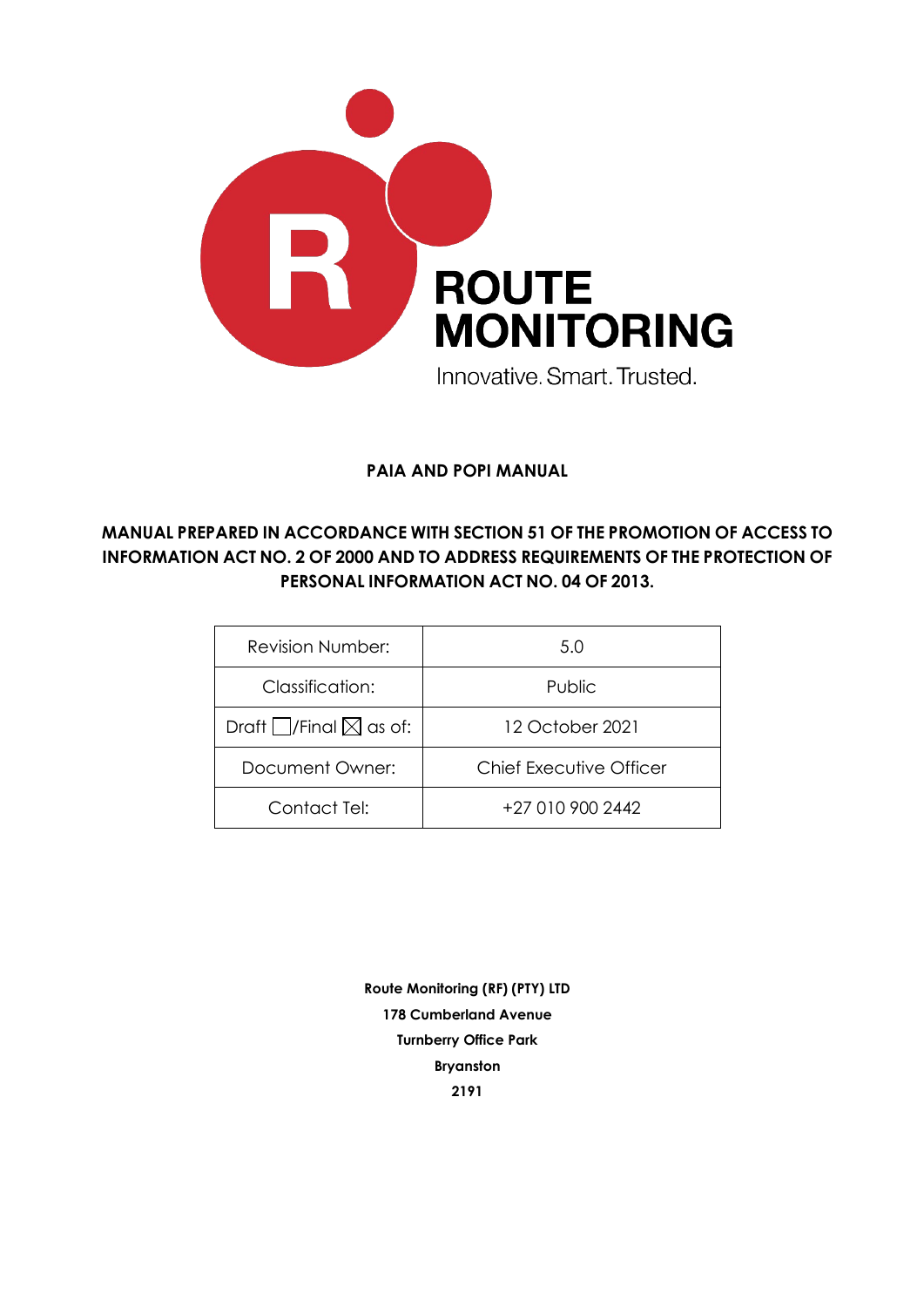

#### **Disclaimer and Copyright Notice**

Copyright © **2021**, Route Monitoring (RF) (Pty) Ltd. All Rights Reserved.

No parts of this work may be reproduced in any form or by any means – graphic, electronic, or mechanical, including photocopying, recording, taping, or information storage and retrieval systems – without the written permission of Route Monitoring (RF) (Pty) Ltd. Products that are referred to in this document may be either copyrights or trademarks of the respective owners. The publisher and/or the author make no claim with regard to such copyrights or trademarks. While every precaution has been taken in the preparation of this document, the publisher and/or the author assume no responsibility for errors or omissions, or for damages resulting from the use of information contained in this document or from the use of programmes and/or source codes that may accompany it. In no event shall the publisher and/or the author be liable for any loss of profit or any other commercial damage caused or alleged to have been caused directly or indirectly by this document. Changes to this document will be made in accordance to the Document Management Policy and Procedure and previous revisions of the document will no longer be valid.

#### **Content Revision History**

| Date             | <b>Revision</b><br>Number | Author                                                                                                                          | Comments<br>Note sections<br>that<br>$-$<br>changed                                                                                                                                                                      |  |  |
|------------------|---------------------------|---------------------------------------------------------------------------------------------------------------------------------|--------------------------------------------------------------------------------------------------------------------------------------------------------------------------------------------------------------------------|--|--|
| 04 February 2019 | 1.0                       | L&C Manager                                                                                                                     | Final                                                                                                                                                                                                                    |  |  |
| 08 May 2020      | 2.0                       | Updated template, remove reference<br>Chief Legal and<br>to JM, added reference documents<br><b>Compliance Officer</b><br>table |                                                                                                                                                                                                                          |  |  |
| 01 June 2021     | 3.0                       | Chief Legal and<br><b>Compliance Officer</b>                                                                                    | Integrated POPI requirements (added<br>sections 4.3, 4.4, 4.5, 4.6, 4.7, 4.8, 4.9, 5.1,<br>5.2, 5.3, 5.4, 5.5 of the manual) into the<br>PAIA Manual – uploaded to the IMS.                                              |  |  |
| 21 June 2021     | 4.0                       | Chief Legal and<br>Compliance Officer                                                                                           | Updated reference document to add<br>hyperlink.                                                                                                                                                                          |  |  |
| 12 October 2021  | 5.0                       | Legal and Compliance<br>Associate                                                                                               | Updated manual in accordance with<br>the Promotion of Access to Information<br>Amendment Act, 2019 (Act No. 31 of<br>2019) and the Regulations relating to<br>the Promotion of Access to Information,<br>2021 (GNR.757). |  |  |

Copyright © Route Monitoring (RF) (Pty) Ltd 2021. All Rights Reserved. Page 2 of 30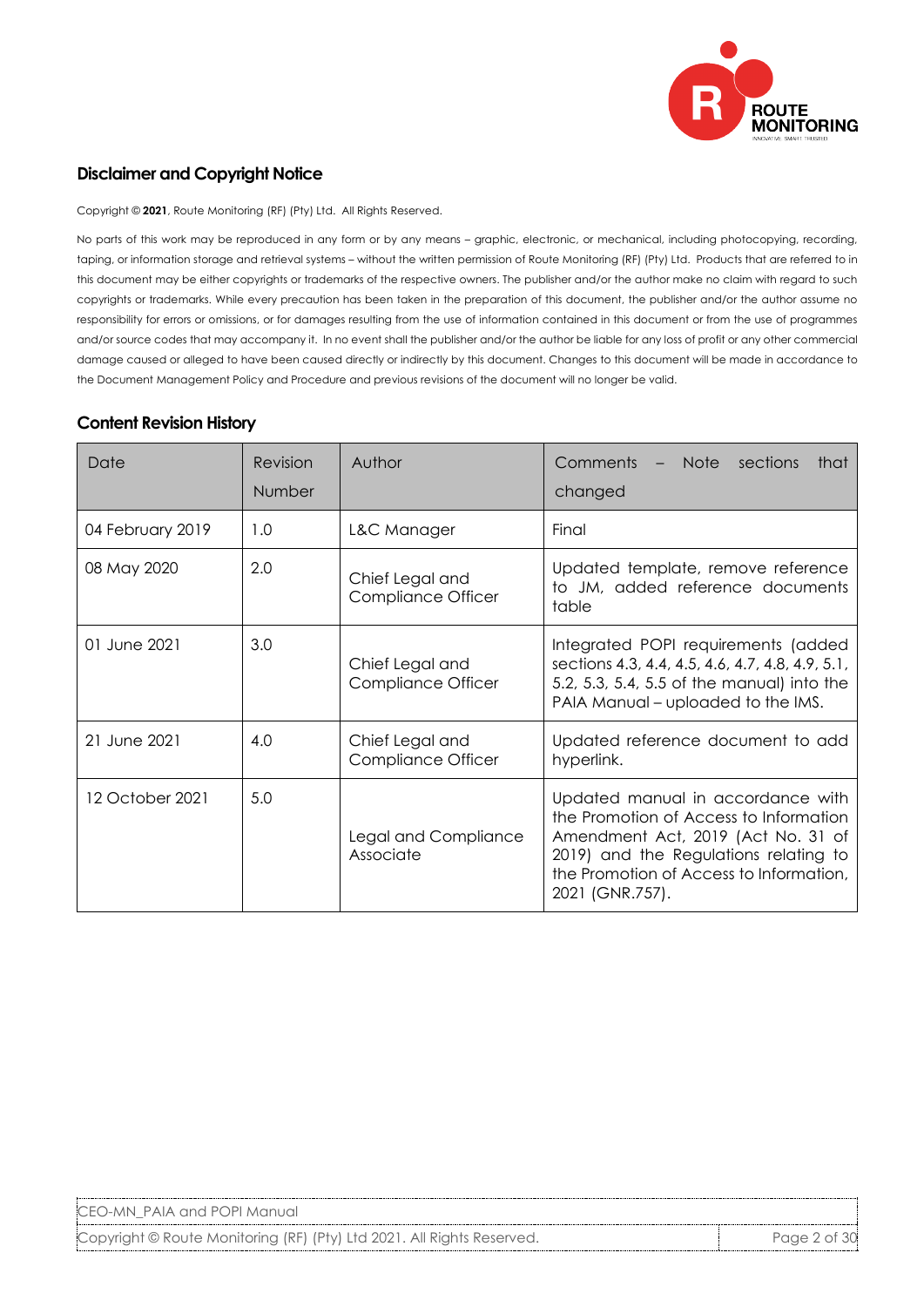

#### **RACI Model**

| Responsible                                  | Accountable             | Consulted | <b>Informed</b> |
|----------------------------------------------|-------------------------|-----------|-----------------|
| Chief Legal and<br><b>Compliance Officer</b> | Chief Executive Officer | All HOD's | All RM Staff    |
| Legal and Compliance<br>Manager              |                         |           |                 |
| Legal and Compliance<br>Admin Staff          |                         |           |                 |

CEO-MN\_PAIA and POPI Manual

Copyright © Route Monitoring (RF) (Pty) Ltd 2021. All Rights Reserved. Page 3 of 30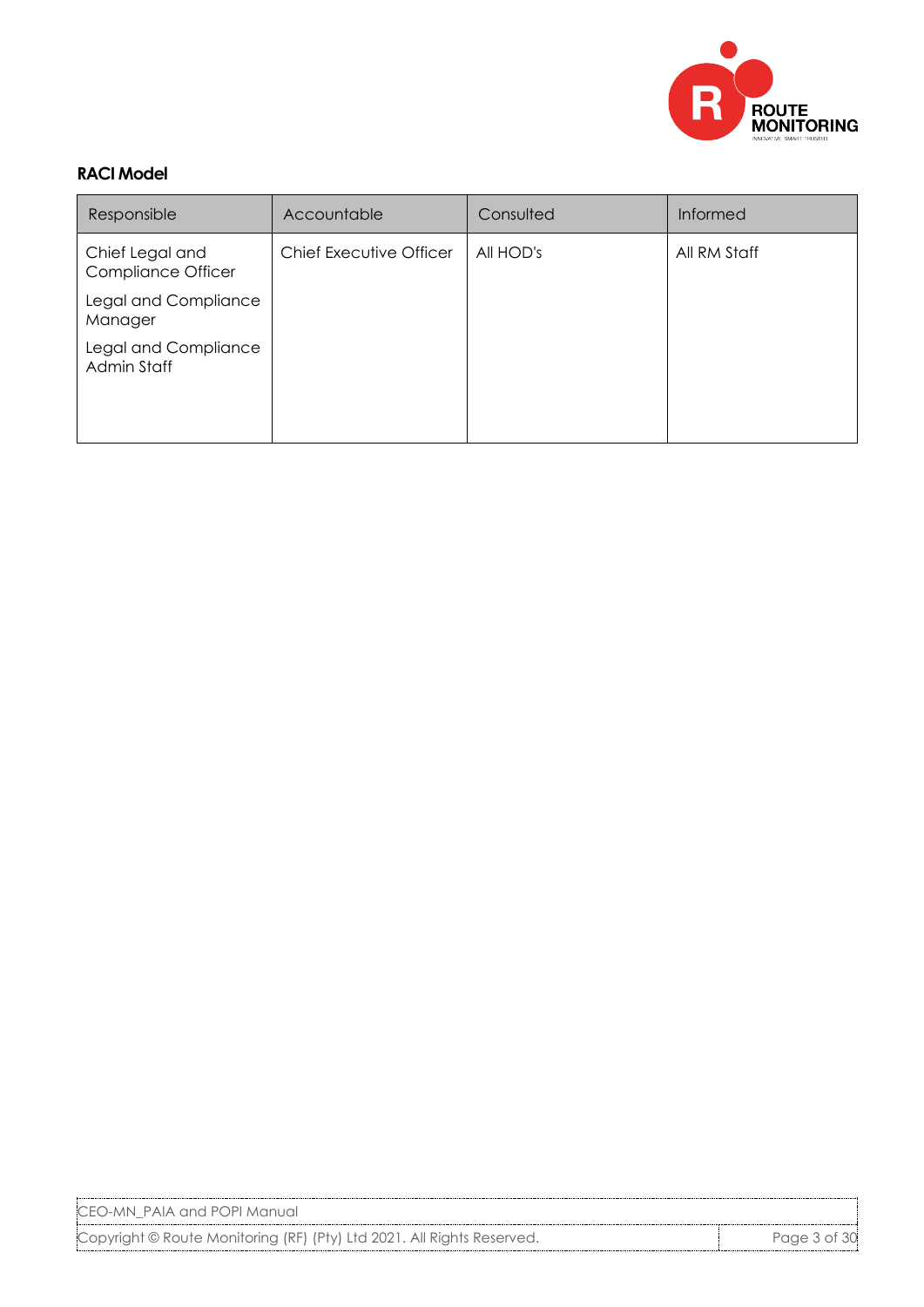

## **TABLE OF CONTENTS**

| 1.   |                                                                              |  |
|------|------------------------------------------------------------------------------|--|
| 2.   |                                                                              |  |
| 3.   |                                                                              |  |
| 4.   |                                                                              |  |
| 4.1  |                                                                              |  |
| 4.2  |                                                                              |  |
| 4.3  |                                                                              |  |
| 4.4  |                                                                              |  |
| 4.5  |                                                                              |  |
| 4.6  | SECTION 51(1)(b)(iv) OF THE PAIA-SUBJECTS AND CATEGORIES OF INFORMATION  10  |  |
| 4.7  |                                                                              |  |
| 4.8  | SECTION 53 OF THE PAIA AND SECTION 23 OF THE POPI ACT - REQUEST PROCEDURE 15 |  |
| 4.9  | GROUNDS FOR REFUSAL OF ACCESS TO RECORDS (CHAPTER 4 OF THE PAIA)16           |  |
| 4.10 |                                                                              |  |
| 5.   |                                                                              |  |
| 5.1  |                                                                              |  |
| 5.2  |                                                                              |  |
| 5.3  |                                                                              |  |
| 5.4  | SECTION 11 OF THE POPI ACT - CATEGORIES OF RECIPIENTS TO WHOM THE PERSONAL   |  |
|      |                                                                              |  |
| 5.5  |                                                                              |  |
| 5.6  |                                                                              |  |
| 6.   |                                                                              |  |
| 7.   |                                                                              |  |
| 8.   |                                                                              |  |
| 9.   |                                                                              |  |

CEO-MN\_PAIA and POPI Manual

Copyright © Route Monitoring (RF) (Pty) Ltd 2021. All Rights Reserved. Page 4 of 30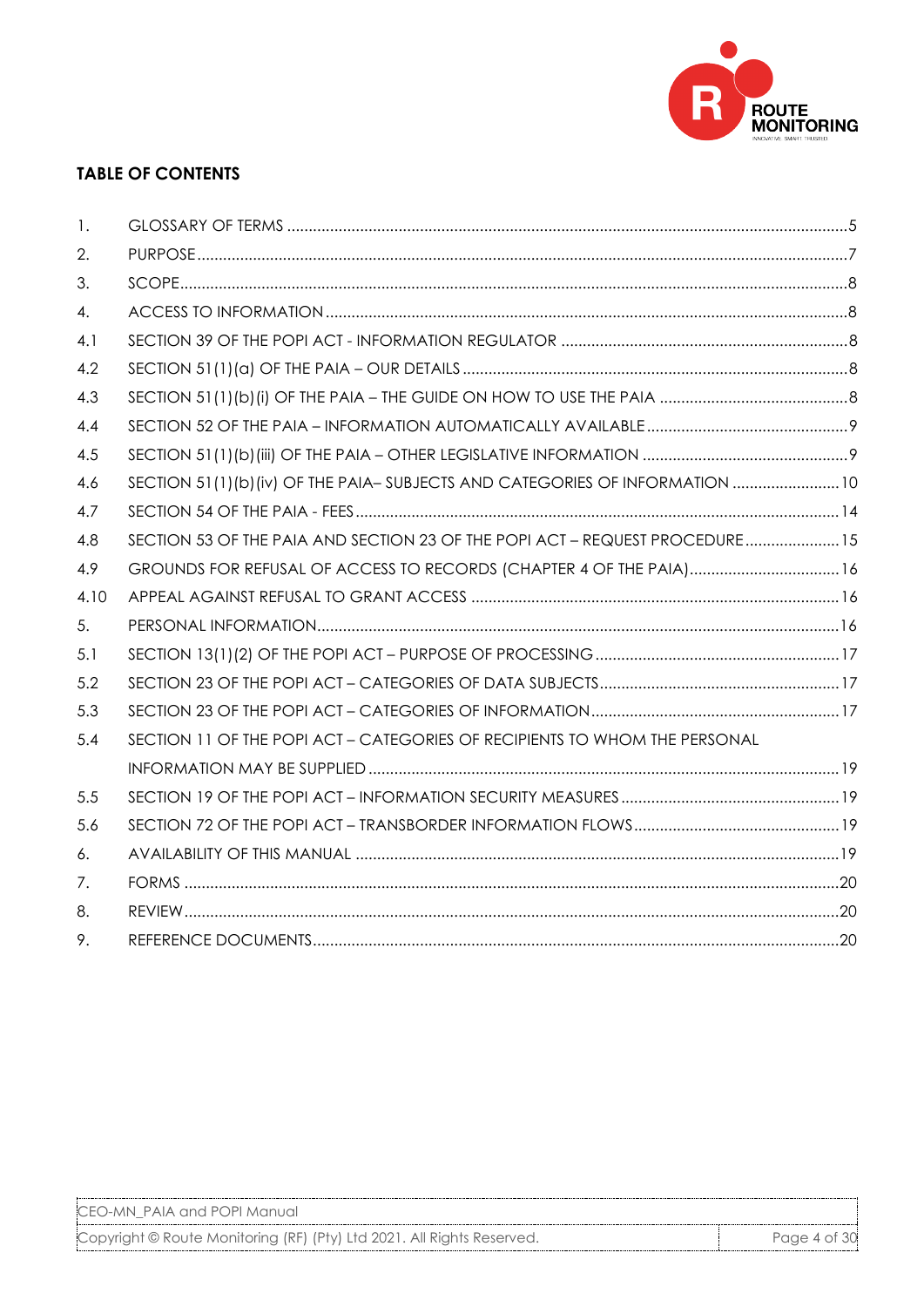

# **1. GLOSSARY OF TERMS**

| <b>PAIA</b>                     | The Promotion of Access to Information Act, 2000 (Act No.<br>2 of 2000) [as amended] together with its regulations                                                                                                                                                  |
|---------------------------------|---------------------------------------------------------------------------------------------------------------------------------------------------------------------------------------------------------------------------------------------------------------------|
| Availability                    | Characteristic of the information by which it can be<br>accessed by authorized persons when it is needed                                                                                                                                                            |
|                                 | Customers' at Route Monitoring refers to the following:                                                                                                                                                                                                             |
|                                 | • National Gambling Board ("NGB")                                                                                                                                                                                                                                   |
| Customer                        | • Provincial Licensing Authority ("PLA")                                                                                                                                                                                                                            |
|                                 | • Route Operator ("RO")                                                                                                                                                                                                                                             |
| Data Subject                    | the person to whom personal information relates                                                                                                                                                                                                                     |
| Confidentiality                 | Characteristic of the information by which it is available<br>only to authorised persons or systems                                                                                                                                                                 |
| Information security            | Preservation of confidentiality, integrity and availability of<br>information                                                                                                                                                                                       |
| Manual                          | This manual together with all annexures                                                                                                                                                                                                                             |
| National Gambling Act ("NGA")   | (Act no 7 of 2004) read together with the Gambling<br>Regulations.                                                                                                                                                                                                  |
|                                 | [NCEMS Service Level Contract]                                                                                                                                                                                                                                      |
| National Gambling Board ("NGB") | is the National Gambling Board of South Africa constituted<br>in terms of National Gambling Act (Act no 7 of 2004) and<br>is a Schedule 3A listed Public Entity in terms of the Public<br>Finance Management Act (Act no 1 of 1999) as amended<br>from time to time |
| Office Hours                    | 09:00 to 16:00 Monday to Friday, excluding any day<br>declared as a public holiday in South Africa                                                                                                                                                                  |
| Personal Information            | means information relating to an identifiable, living, natural<br>person, and where it is applicable, an identifiable, existing<br>juristic person, including, but not limited to-                                                                                  |
|                                 | information relating to the race, gender, sex,<br>$(\alpha)$<br>pregnancy, marital status, national, ethnic or social                                                                                                                                               |
| CEO-MN_PAIA and POPI Manual     |                                                                                                                                                                                                                                                                     |

Copyright © Route Monitoring (RF) (Pty) Ltd 2021. All Rights Reserved. Page 5 of 30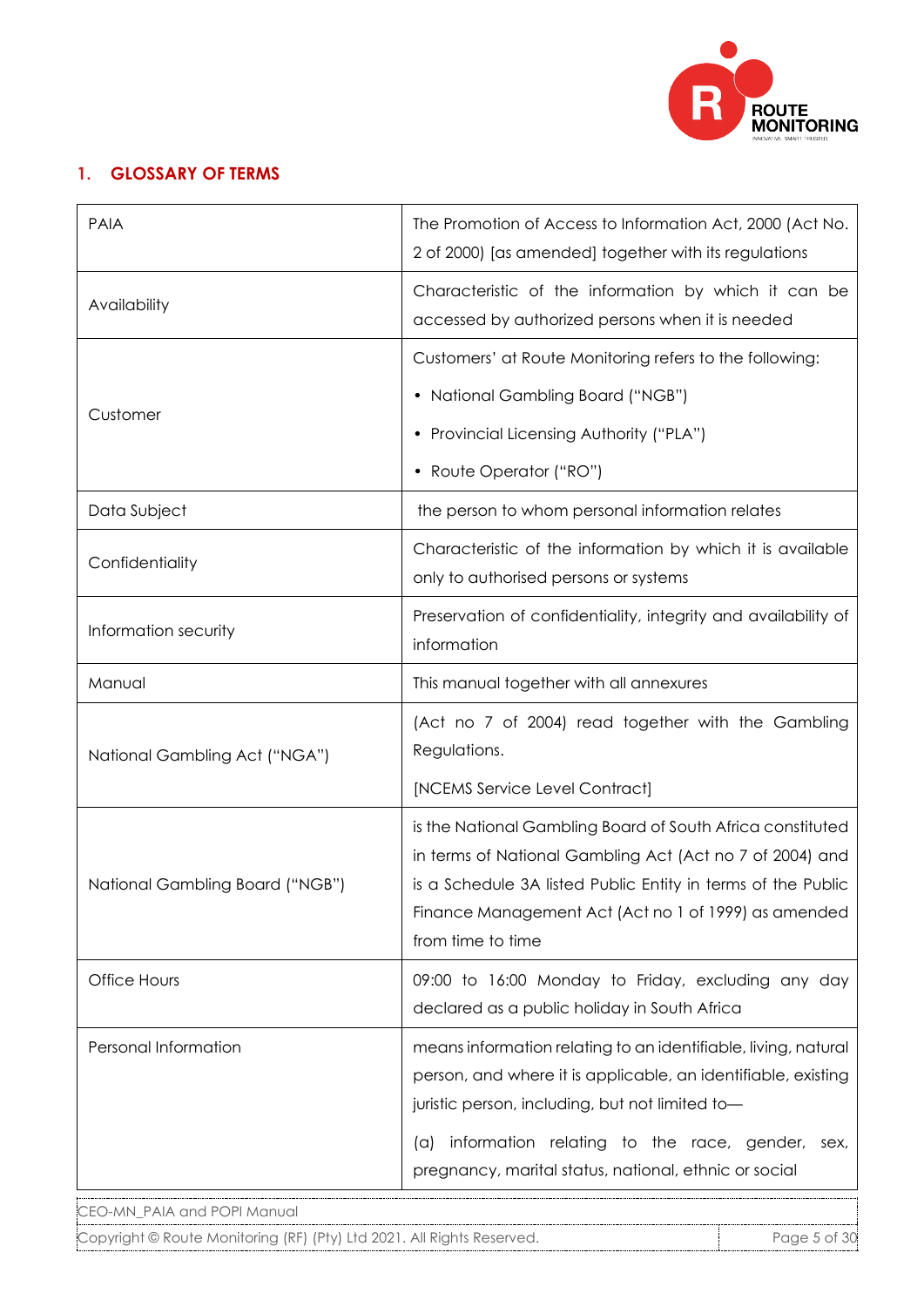

|                                                  | origin, colour, sexual orientation, age, physical or mental<br>health, wellbeing, disability, religion, conscience, belief,<br>culture, language and birth of the person;                                    |
|--------------------------------------------------|--------------------------------------------------------------------------------------------------------------------------------------------------------------------------------------------------------------|
|                                                  | (b) information relating to the education or the medical,<br>financial, criminal or employment history of the                                                                                                |
|                                                  | person;                                                                                                                                                                                                      |
|                                                  | (c) any identifying number, symbol, email address,<br>physical address, telephone number, location information,<br>online identifier or other particular assignment to the<br>person;                        |
|                                                  | (d) the biometric information of the person;                                                                                                                                                                 |
|                                                  | (e) the personal opinions, views or preferences of the<br>person;                                                                                                                                            |
|                                                  | (f) correspondence sent by the person that is implicitly or<br>explicitly of a private or confidential nature or further<br>correspondence that would reveal the contents of the<br>original correspondence; |
|                                                  | (g) the views or opinions of another individual about the<br>person; and                                                                                                                                     |
|                                                  | (h) the name of the person if it appears with other personal<br>information relating to the person or if the disclosure of the<br>name itself would reveal information about the person.                     |
|                                                  | [Protection of Personal Information Act, 2013 (Act No. 4 of<br>$2013$ ]                                                                                                                                      |
| Protection of Personal Information (POPI)<br>Act | The Protection of Personal Information Act, 2013 (Act No.<br>4 of 2013) [as amended] together with its regulations                                                                                           |
| Request                                          | A request for access to a record in terms of Section 53 of<br>the PAIA                                                                                                                                       |
| Requester                                        | A person making a request for access to a record as<br>defined in Section 1 of the PAIA                                                                                                                      |
| Route Monitoring ("RM")                          | Is Route Monitoring (RF) (PTY) Limited constituted in terms                                                                                                                                                  |
|                                                  |                                                                                                                                                                                                              |

Copyright © Route Monitoring (RF) (Pty) Ltd 2021. All Rights Reserved. Page 6 of 30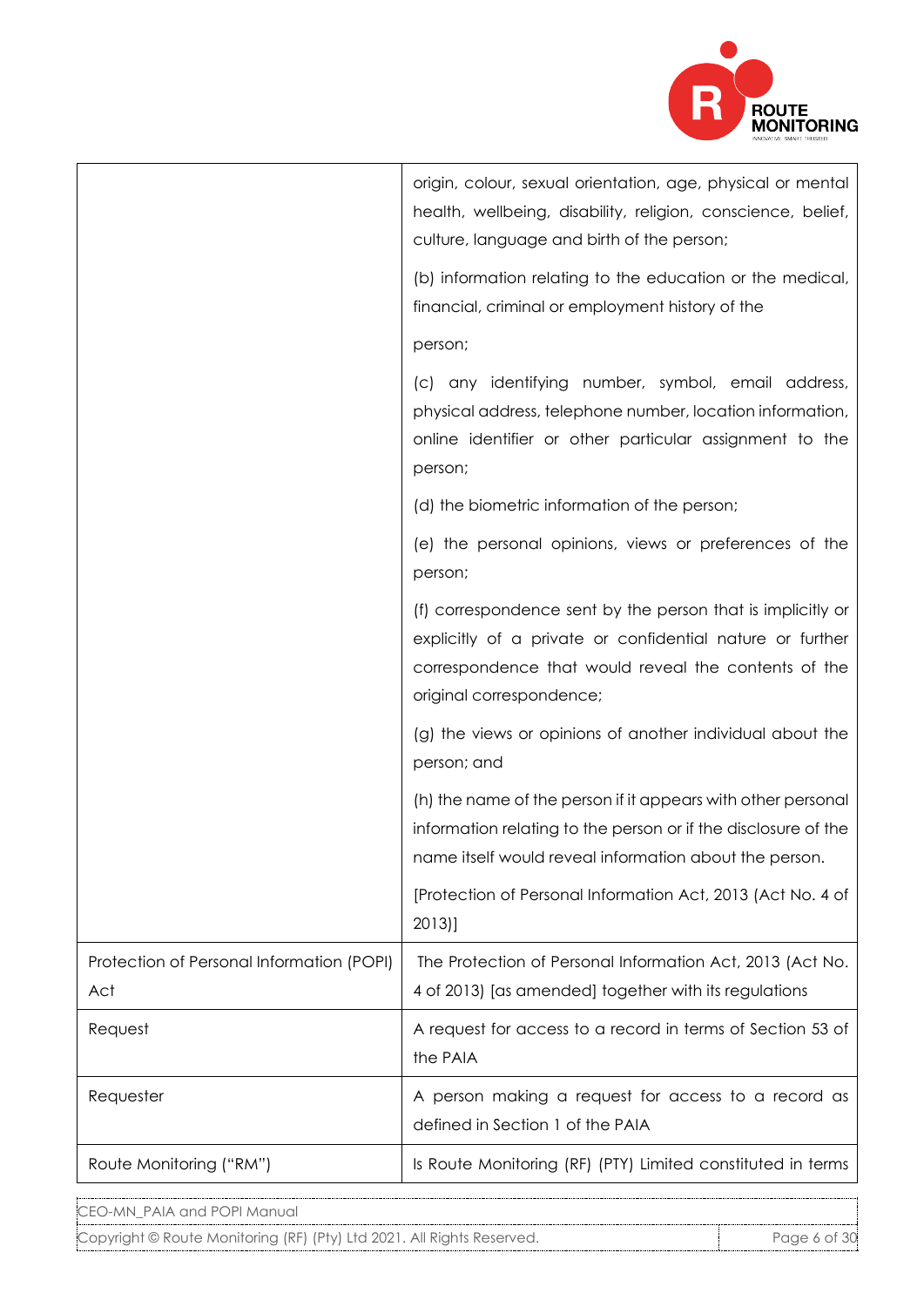

|        | of the Companies Act, Act no. 71 of 2008 as amended |
|--------|-----------------------------------------------------|
|        | from time to time                                   |
| SAHRC. | The South African Human Rights Commission           |

## **2. PURPOSE**

Route Monitoring (RF)(PTY) Limited ("Route Monitoring") is the National Central Electronic Monitoring System ("NCEMS") Operator, monitoring all Limited Pay-out Machines within the South African gambling industry on behalf of the National Gambling Board ("NGB").

On a national level, the data generated from the NCEMS is the property of the NGB. Provincial regulators have access to information relevant to each jurisdiction whilst gambling operators exchange and have access to information relevant to their respective estates.

As such, Route Monitoring has daily access to third party trade secrets, intellectual property, personal and confidential information. Due to prevailing privacy regulation in South Africa, Route Monitoring is under regulatory duty to ensure the safe and proper use, storage and dissemination of such information.

The purpose of this Manual is to provide assistance, as envisaged in the PAIA, to potential Requesters with regard to the procedure to be followed when requesting access to records held by Route Monitoring. This Manual gives effect to the constitutional right to privacy, by safeguarding personal information when processed and requested by a responsible party, subject to justifiable limitations that are aimed at balancing the right to privacy against other rights, particularly the right of access to information and protecting important interests, including the free flow of information within the Republic and across international borders.

This manual aims to define the responsibilities and duties of Route Monitoring and Requesters.

The records held by Route Monitoring are available by means of a Request as set out in Clause 4.

Route Monitoring reserves the right to refuse providing information where such information falls under a specified exemption as set out in Chapter 4 of the PAIA.

| CEO-MN PAIA and POPI Manual |  |
|-----------------------------|--|
|-----------------------------|--|

Copyright © Route Monitoring (RF) (Pty) Ltd 2021. All Rights Reserved. Page 7 of 30 Page 7 of 30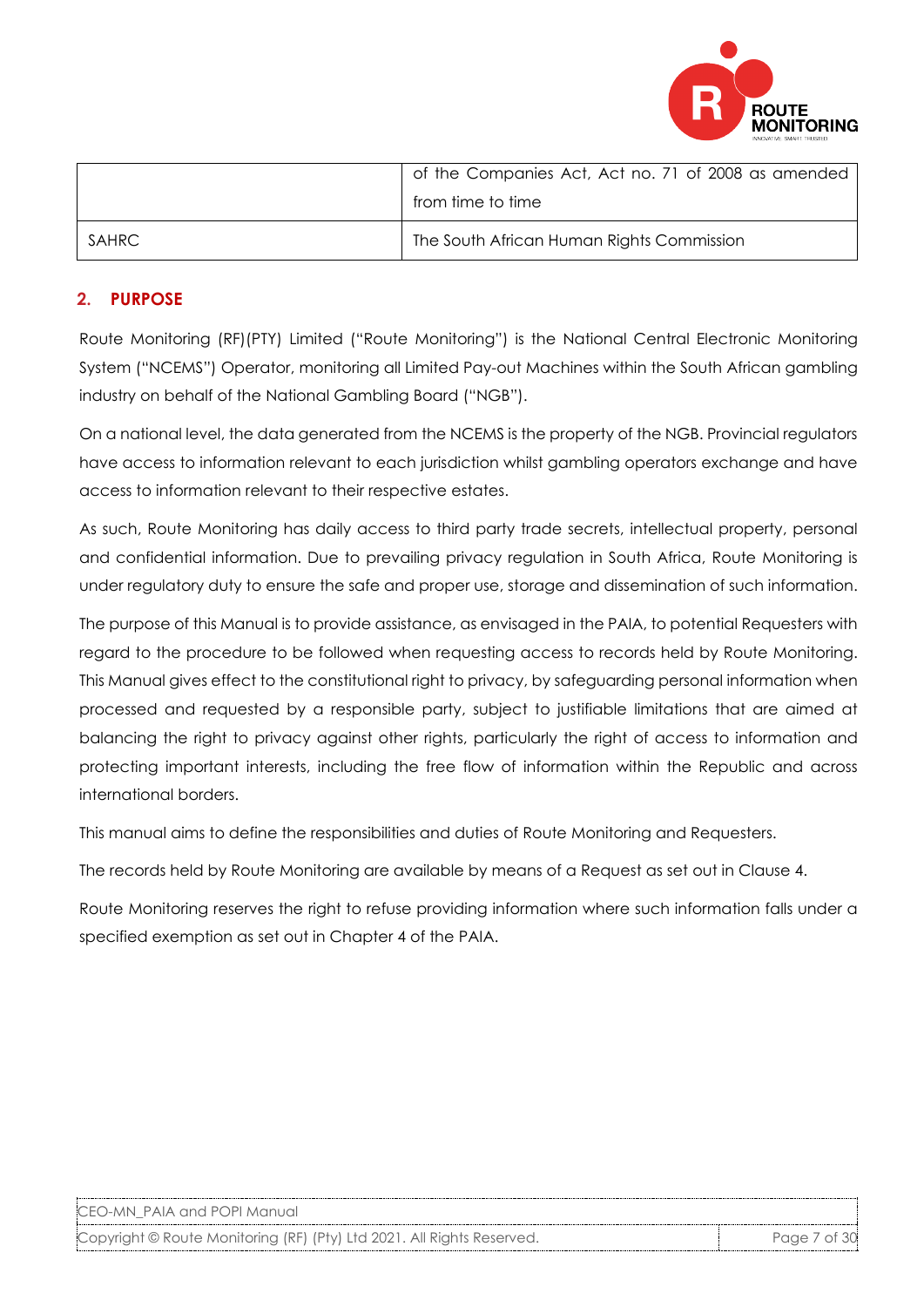

## **3. SCOPE**

This PAIA and POPI Manual is applicable to all employees of Route Monitoring, all requesters whose information is held by Route Monitoring and all external parties who conduct business with Route Monitoring.

### **4. ACCESS TO INFORMATION**

- 4.1 SECTION 39 OF THE POPI ACT INFORMATION REGULATOR
- 4.1.1 The Information Regulator of South Africa is an independent body established in terms of section 39 of the POPI Act. The Information Regulator is subject only to the law and the constitution, and it is accountable to the National Assembly.
- 4.1.2 As of the 30<sup>th</sup> of June 2021, the Information Regulator took over the regulatory mandate functions relating to the PAIA which was previously handled by the South African Human Rights Commission ("SAHRC").
- 4.1.3 The Information Regulator is, among others, empowered to monitor and enforce compliance by public and private bodies with the provisions of the PAIA and the POPI Act.
- 4.2 SECTION 51(1)(a) OF THE PAIA OUR DETAILS
- 4.2.1 Name of Body: Route monitoring (RF) (Pty) Limited with registration number 2016/440500/07
- 422 Head of Body: Chief Executive Officer - Virindra Parmanand
- 4.2.3 Physical Address: 178 Cumberland Avenue, Turnberry Office Park, Bryanpark Place, Bryanston, 2191
- 4.2.4 Postal Address: P O Box 67494, Bryanston, 2021
- 4.2.5 Telephone Number: 010 900 2442
- 4.2.6 Facsimile Number: 010 900 2444
- 4.2.7 Website Address: www.routemonitoring.co.za
- 4.2.8 Deputy Information Officers: Chief L&C Officer (email address: [NVP@routemonitoring.co.za\);](mailto:NVP@routemonitoring.co.za) L&C Manager: Alecia Moodley (email address: [AleciaM@routem](mailto:AleciaM@routemonitoring.co.za)onitoring.co.za)
- 4.3 SECTION 51(1)(b)(i) OF THE PAIA THE GUIDE ON HOW TO USE THE PAIA
- 4.3.1 The Information Regulator has updated and made available the guide compiled by the SAHRC in terms of Section 10 of the PAIA. The guide contains information required by a person wishing to exercise or protect any right in terms of the PAIA and the POPI Act.

CEO-MN\_PAIA and POPI Manual

Copyright © Route Monitoring (RF) (Pty) Ltd 2021. All Rights Reserved. Page 8 of 30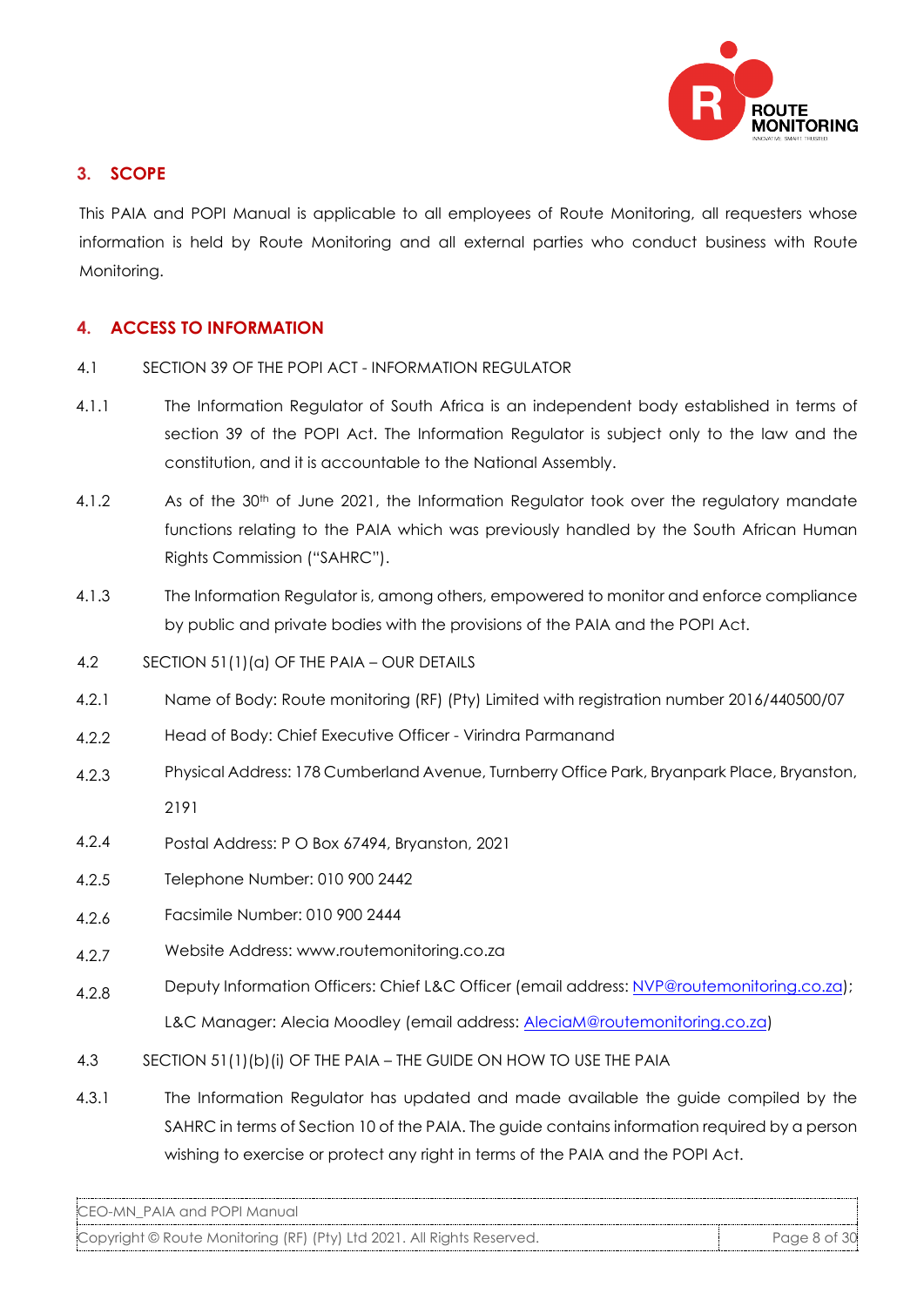

- 4.3.2 The PAIA grants a Requester access to records of a private body, if the record is required for the exercise or protection of any right. If a public body lodges a request, the public body must be acting in the public interest.
- 4.3.3 Requesters are referred to the guide, which will contain information for the purposes of exercising Constitutional Rights. The guide is currently available on the Information Regulator's website being: [www.justice.gov.za/inforeg.](http://www.justice.gov.za/inforeg) The guide can further be obtained by completing "Form 01: Request for a Guide from the Regulator" and submitting same to the Information Regulator.
- 4.3.4 The guide may also be requested from Route Monitoring by completing **Annexure A** "Form 1: Request for a Copy of the Guide from an Information Officer". Route Monitoring only has the guide available in the following languages: English and isiZulu. If the guide is required in any other official language same must be requested from the Information Regulator as indicated in clause 4.3.3 above.
- 4.3.5 The contact details of the Information Regulator are: JD House, 27 Stiemens Street, Braamfontein, Johannesburg, 2001, Telephone Number: 010 023 5200.
- 4.3.6 Requests in terms of the PAIA shall be made in accordance with the prescribed procedures, at the rates provided.
- 4.4 SECTION 52 OF THE PAIA INFORMATION AUTOMATICALLY AVAILABLE
- 4.4.1 No notice has been published in accordance with Section 52 of the PAIA regarding the categories of records freely available without a person having to request access in terms of the PAIA.
- 4.4.2 The following categories of records are however freely available without a person having to request access in terms of the PAIA and may be requested from the Deputy Information Officers:
- 4.4.2.1 Marketing and promotional material published by Route Monitoring;
- 4.4.2.2 Newsletters; and
- 4.4.2.3 Information as published on the website of Route Monitoring.
- 4.5 SECTION 51(1)(b)(iii) OF THE PAIA OTHER LEGISLATIVE INFORMATION
- 4.5.1 Where applicable to the business of Route Monitoring, records are kept in accordance with the following legislation:
- 4.5.1.1 The National Gambling Act, 2004 (Act No. 7 of 2004) [as amended]

Copyright © Route Monitoring (RF) (Pty) Ltd 2021. All Rights Reserved. Page 9 of 30 Page 9 of 30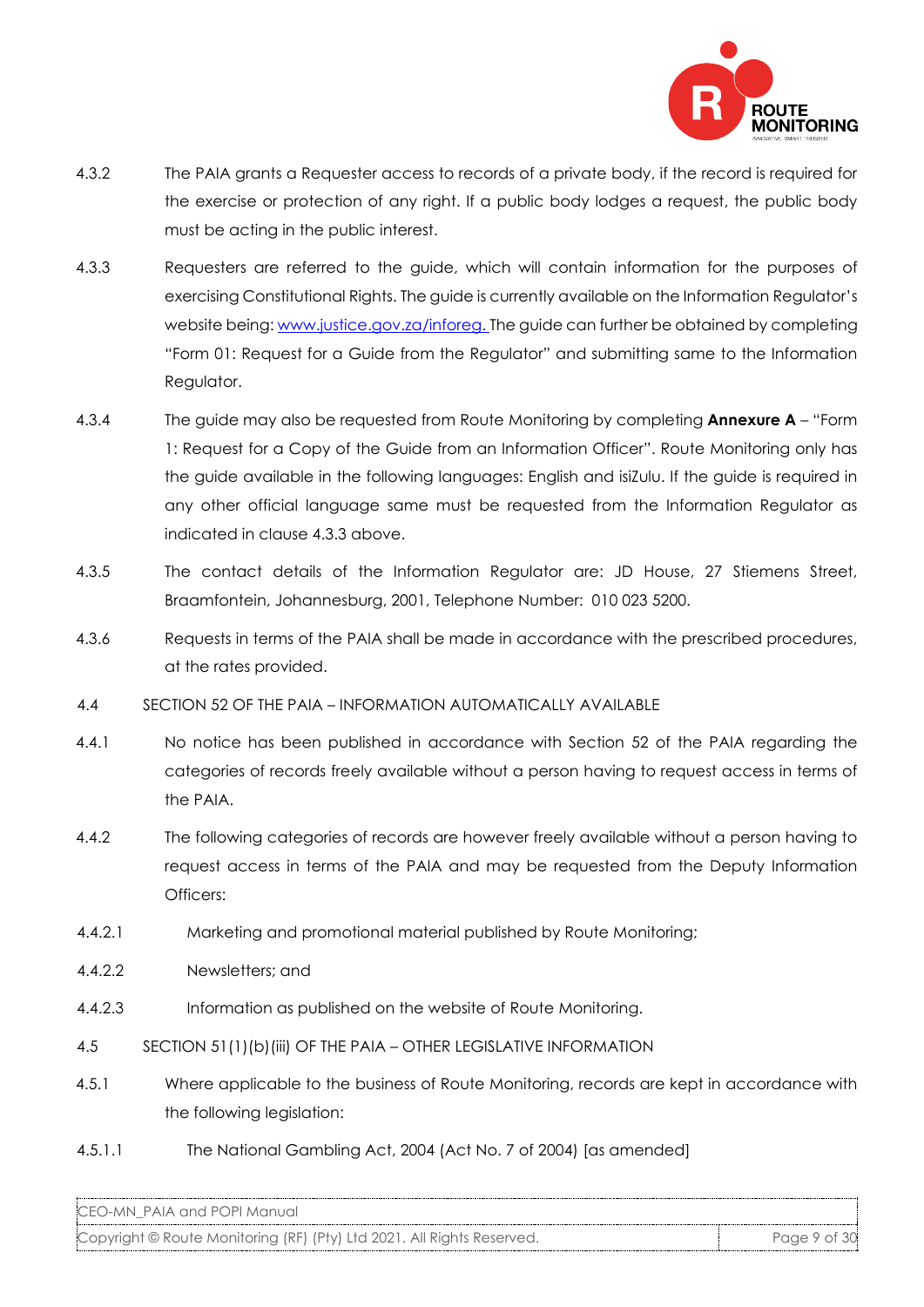

- 4.5.1.2 The Eastern Cape Gambling and Betting Act, 1997 (Act No. 5 of 1997) [as amended]
- 4.5.1.3 The Free State Gambling and Liquor Act, 2010 (Act No. 6 of 2010) [as amended]
- 4.5.1.4 The Gauteng Gambling Act, 1995 (Act No. 4 of 1995) [as amended]
- 4.5.1.5 The Mpumalanga Gambling Act, 1995 (Act No. 5 of 1995) [as amended]
- 4.5.1.6 The KwaZulu-Natal Gambling and Betting Act, 2010 (Act No. 8 of 2010) [as amended]
- 4.5.1.7 The North- West Gambling Act, 2001 (Act No. 2 of 2001) [as amended]
- 4.5.1.8 The Northern Cape Gambling Act, 2008 (Act No. 3 of 2008) [as amended]
- 4.5.1.9 The Northern Province Casino and Gaming Act, 1996 (Act No. 4 of 1996) [as amended]
- 4.5.1.10 The Western Cape Gambling and Racing Act, 1996 (Act No. 4 of 1996) [as amended]
- 4.5.1.11 The Basic Conditions of Employment Act, 1997 (Act No. 75 of 1997) [as amended]
- 4.5.1.12 The Companies Act, 2008 (Act No. 71 of 2008) [as amended]
- 4.5.1.13 The Compensation for Occupational Injuries and Diseases Act, 1993 (Act No. 130 of 1993) [as amended]
- 4.5.1.14 The Employment Equity Act, 1998 (Act No. 55 of 1998) [as amended]
- 4.5.1.15 The Financial Intelligence Centre Act, 2001 (Act No. 38 of 2001) [as amended]
- 4.5.1.16 The Income Tax Act, 1962 (Act No. 58 of 1962) [as amended]
- 4.5.1.17 The Labour Relations Act, 1995 (Act No. 66 of 1995) [as amended]
- 4.5.1.18 The Occupational Health and Safety Act, 1993 (Act No. 85 of 1993) [as amended]
- 4.5.1.19 The Pension Funds Act, 1956 (Act No. 24 of 1956) [as amended]
- 4.5.1.20 The Skills Development Act, 1998 (Act No. 97 of 1998) [as amended]
- 4.5.1.21 The Skills Development Levies Act, 1999 (Act No. 9 of 1999) [as amended]
- 4.5.1.22 The Unemployment Insurance Act, 1966 (Act No. 30 of 1966) [as amended]
- 4.5.1.23 The Valued-Added Tax Act, 1991 (Act No. 89 of 1991) [as amended]
- 4.5.1.24 The Broad-Based Black Economic Empowerment Act, 2003 (Act No. 53 of 2003 [as amended]
- 4.6 SECTION 51(1)(b)(iv) OF THE PAIA– SUBJECTS AND CATEGORIES OF INFORMATION
- 4.6.1 Route Monitoring holds the following categories of records:
- 4.6.2 Statutory Company Information:

Copyright © Route Monitoring (RF) (Pty) Ltd 2021. All Rights Reserved. Page 10 of 30 Page 10 of 30 Page 10 of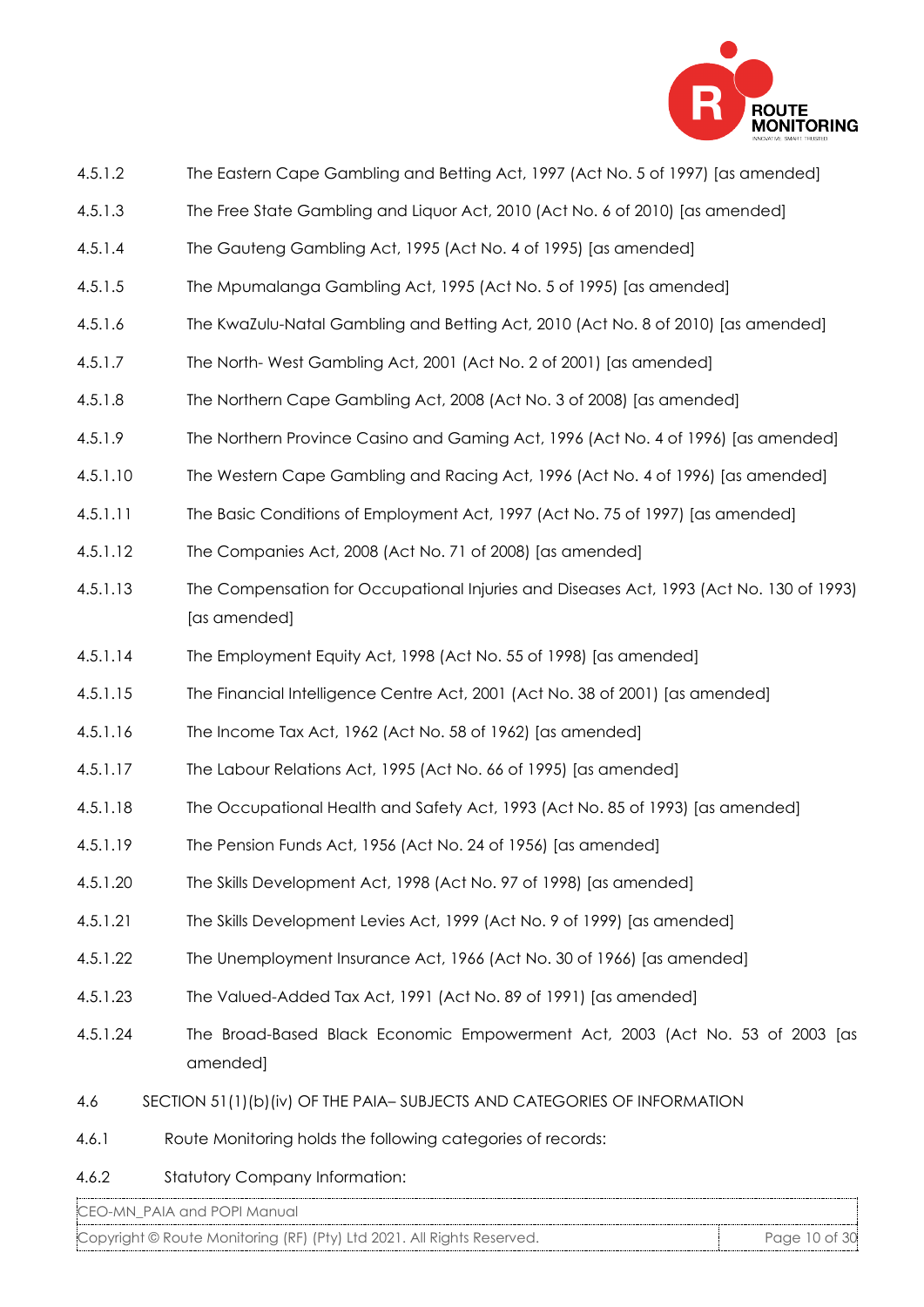

| 4.6.2.1  | Certificate of Incorporation                                                                                                           |
|----------|----------------------------------------------------------------------------------------------------------------------------------------|
| 4.6.2.2  | Memorandum of Incorporation                                                                                                            |
| 4.6.2.3  | Minutes, resolutions and proxy forms                                                                                                   |
| 4.6.2.4  | Registers of allotments, meetings, members, mortgages and debentures and fixed assets<br>and directors                                 |
| 4.6.3    | Financial and Accounting:                                                                                                              |
| 4.6.3.1  | Audited annual financial statements                                                                                                    |
| 4.6.3.2  | Ledgers                                                                                                                                |
| 4.6.3.3  | Journals                                                                                                                               |
| 4.6.3.4  | <b>Budgets and business plans</b>                                                                                                      |
| 4.6.3.5  | <b>Bank account statements</b>                                                                                                         |
| 4.6.3.6  | Asset register                                                                                                                         |
| 4.6.3.7  | Management accounts                                                                                                                    |
| 4.6.3.8  | Tax records                                                                                                                            |
| 4.6.3.9  | VAT returns                                                                                                                            |
| 4.6.3.10 | Delivery notes, orders, invoices, statements, receipts, vouchers and bills of exchange                                                 |
| 4.6.4    | Legal documents, Agreements and Contracts:                                                                                             |
| 4.6.4.1  | Contracts, including finance and lease agreements                                                                                      |
| 4.6.4.2  | Material licences, permits and authorisations                                                                                          |
| 4.6.4.3  | Material agreements relating to provision of services or materials                                                                     |
| 4.6.4.4  | Agreements with contractors, suppliers and customers/clients such as sale agreements,<br>warranty agreements and letters of engagement |
| 4.6.4.5  | Agreements with governmental agencies                                                                                                  |
| 4.6.5    | Insurance:                                                                                                                             |
| 4.6.5.1  | Insurance policies                                                                                                                     |
| 4.6.5.2  | Claim records                                                                                                                          |
| 4.6.5.3  | Details of insurance coverage, limits and insurers                                                                                     |
| 4.6.6    | Administration:                                                                                                                        |
|          | CEO-MN_PAIA and POPI Manual                                                                                                            |

Copyright © Route Monitoring (RF) (Pty) Ltd 2021. All Rights Reserved. Page 11 of 30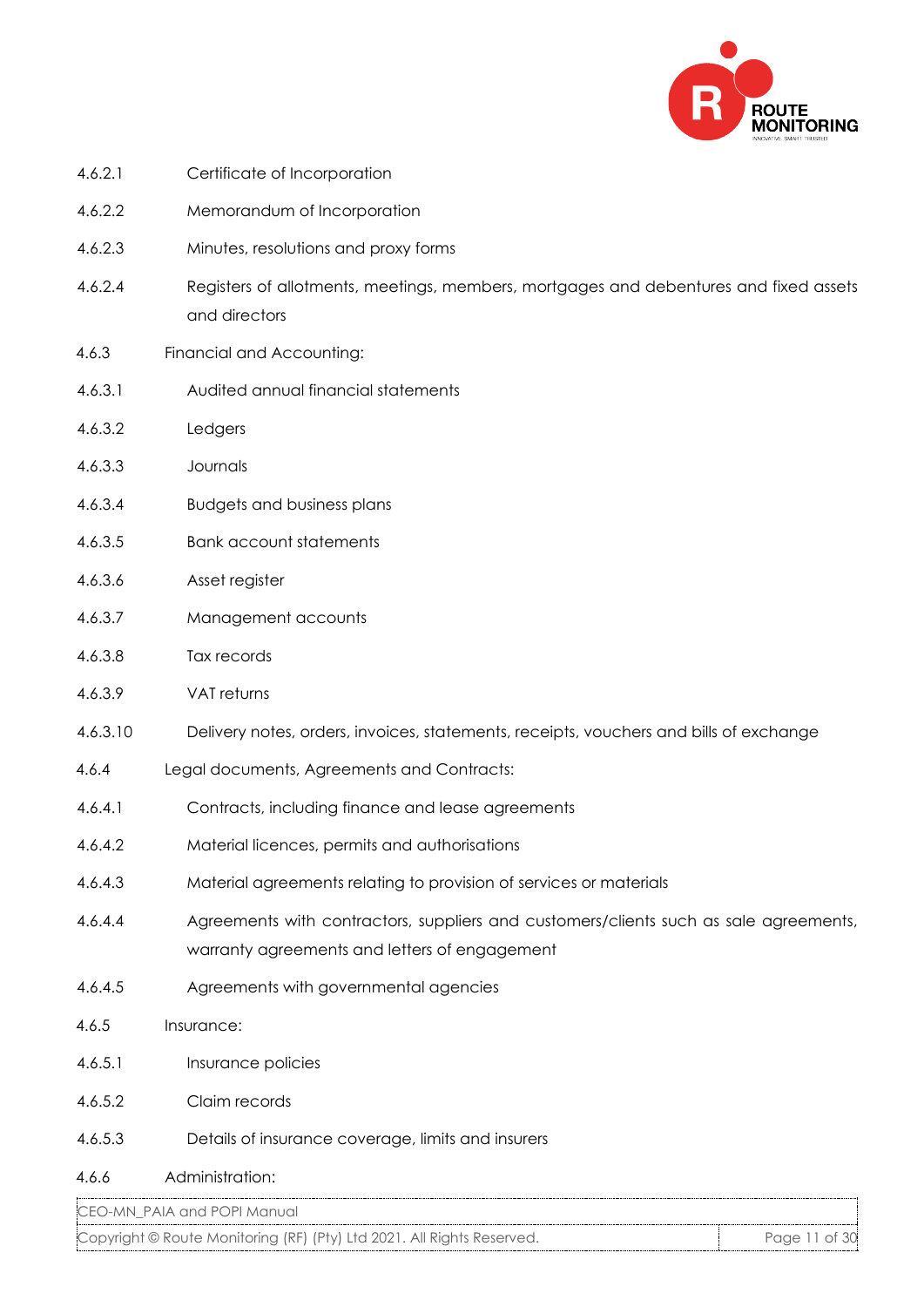

| 4.6.6.1  | Correspondence                              |
|----------|---------------------------------------------|
| 4.6.6.2  | Internal policies and procedures            |
| 4.6.7    | Employee information records:               |
| 4.6.7.1  | Names, date of birth and occupations        |
| 4.6.7.2  | Key Employee Licences                       |
| 4.6.7.3  | <b>Personal History Disclosures</b>         |
| 4.6.7.4  | Hours of work                               |
| 4.6.7.5  | Remuneration                                |
| 4.6.7.6  | Tax returns                                 |
| 4.6.7.7  | <b>Employment contracts</b>                 |
| 4.6.7.8  | Policies and procedures                     |
| 4.6.7.9  | Attendance register                         |
| 4.6.7.10 | Expense accounts                            |
| 4.6.7.11 | Incentive schemes                           |
| 4.6.7.12 | Study assistance schemes                    |
| 4.6.7.13 | Employee evaluation and performance records |
| 4.6.7.14 | Training and development                    |
| 4.6.7.15 | Payroll records (salaries and wages)        |
| 4.6.7.16 | UIF, PAYE and SDL returns                   |
| 4.6.7.17 | <b>Medical Aid</b>                          |
| 4.6.7.18 | Group life                                  |
| 4.6.7.19 | Group personal accident                     |
| 4.6.7.20 | Disciplinary records                        |
| 4.6.7.21 | Scholarships/bursaries                      |
| 4.6.7.22 | Health and safety records                   |
| 4.6.7.23 | Recruitment and appointments                |
| 4.6.7.24 | Organisational design                       |

Copyright © Route Monitoring (RF) (Pty) Ltd 2021. All Rights Reserved. Page 12 of 30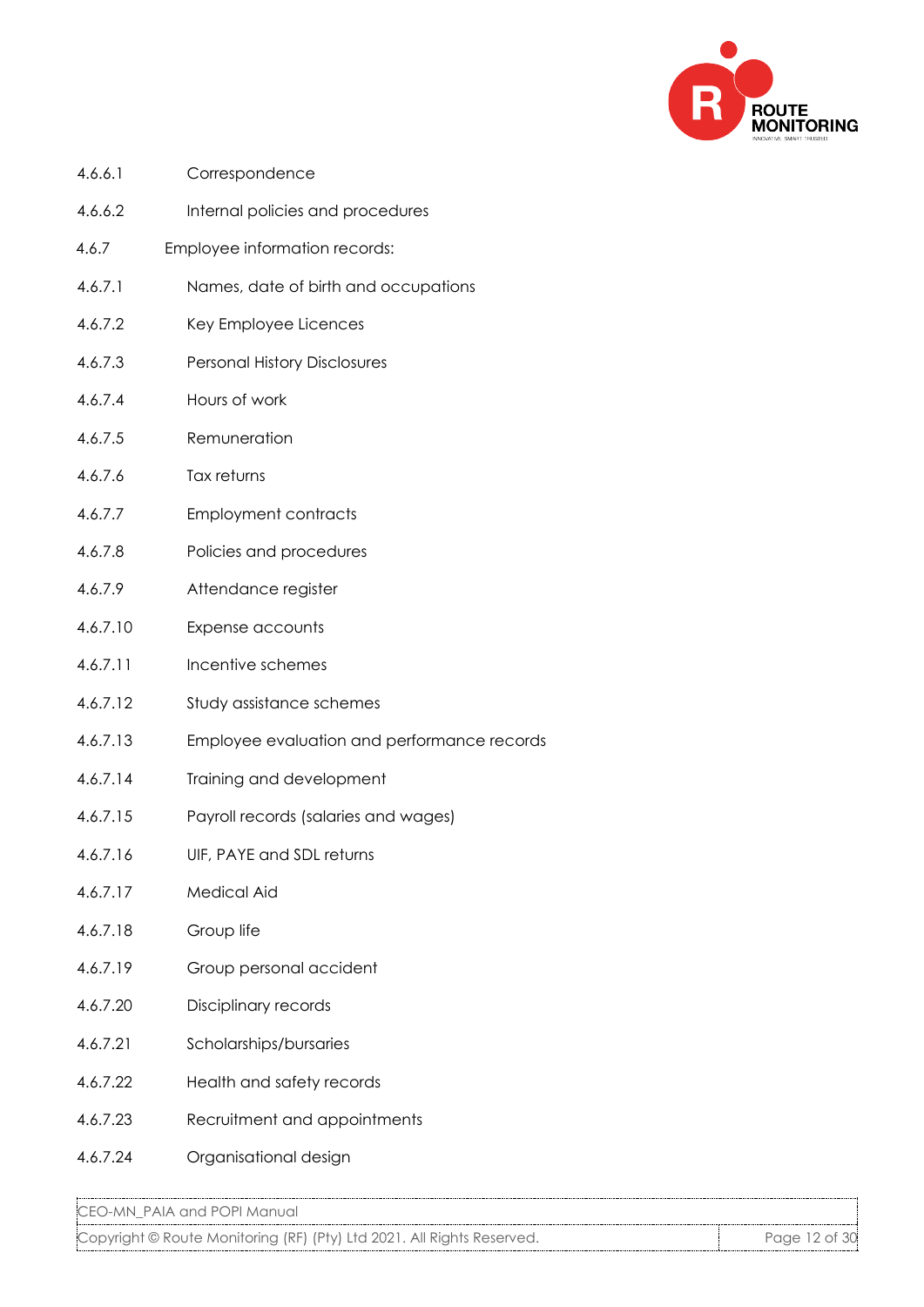

- 4.6.8 Pension and retirement funding records:
- 4.6.8.1 Provident fund rules
- 4.6.8.2 Provident fund records
- 4.6.8.3 Contributions reports
- 4.6.8.4 Annual records
- 4.6.9 Fixed Property:
- 4.6.9.1 Leases
- 4.6.9.2 Building plans
- 4.6.10 Movable Property:
- 4.6.10.1 Asset register
- 4.6.10.2 Finance and lease agreements
- 4.6.11 Intellectual property:
- 4.6.11.1 Designs, trademarks, trade names and protected names
- 4.6.11.2 Copyrights
- 4.6.11.3 Agreements relating to intellectual property, inter alia, licence agreements, secrecy agreements, research and development agreements, consulting agreements, use agreements, joint venture agreements, and joint development agreements
- 4.6.12 Clients:
- 4.6.12.1 Client information, records and correspondence
- 4.6.13 Marketing:
- 4.6.14 Service and product information
- 4.6.15 Marketing literature (brochures, newsletters and advertising materials)
- 4.6.16 Public relations policies and procedures
- 4.6.17 Media releases
- 4.6.18 Website
- 4.6.19 Information technology:
- 4.6.19.1 Agreements

#### 4.6.19.2 Software packages

CEO-MN\_PAIA and POPI Manual

Copyright © Route Monitoring (RF) (Pty) Ltd 2021. All Rights Reserved. Page 13 of 30 Page 13 of 30 Page 13 of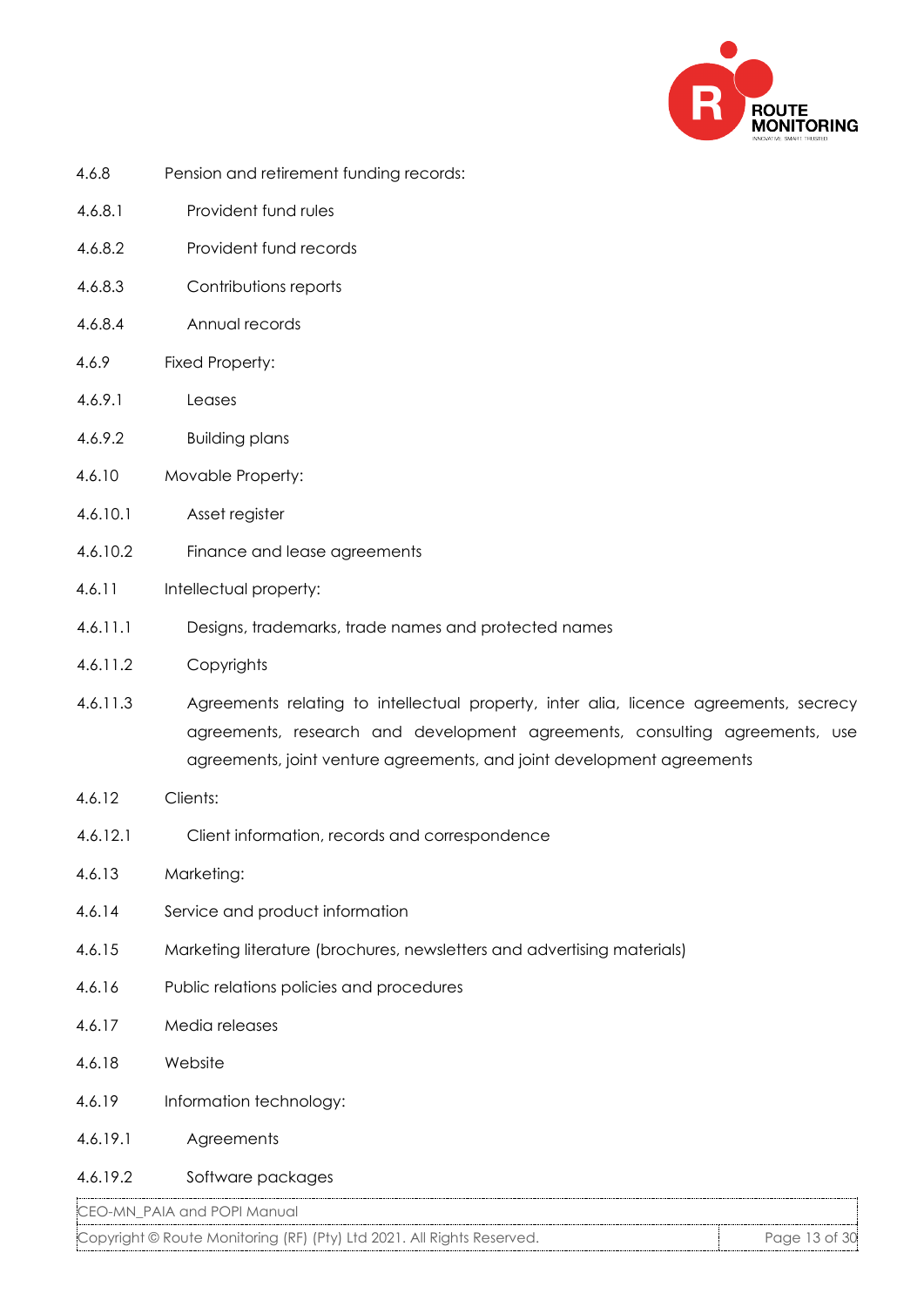

- 4.6.19.3 Licenses
- 4.6.19.4 Internal systems support and programming/development
- 4.6.19.5 Capacity and utilization of current systems
- 4.6.19.6 Development or investment plans
- 4.6.19.7 Disaster recovery processes and procedures
- 4.6.19.8 Client database
- 4.6.19.9 Hardware
- 4.6.19.10 Internet
- 4.6.19.11 Security
- 4.6.19.12 Operating systems
- 4.6.19.13 Telephone exchange equipment
- 4.6.19.14 Telephone lines, leased lines and data lines
- 4.6.19.15 LAN installations
- 4.6.19.16 Maintenance agreements
- 4.7 SECTION 54 OF THE PAIA FEES
- 4.7.1 The following applies to requests (other than personal requests):
- 4.7.1.1 A Requestor is required to pay the applicable prescribed fee before a Request will be processed.
- 4.7.1.2 After the head of Route Monitoring has made a decision on the Request, the Requester must be notified in the required form.
- 4.7.1.3 The head of Route Monitoring must notify the Requester (other than a personal Requester) by notice, requiring the Requester to pay the prescribed fee (if any) before further processing the Request.
- 4.7.1.4 If the preparation of the record requested requires more than the prescribed hours, a deposit shall be paid (of not more than one-third of the access fee which would be payable if the Request were granted).
- 4.7.1.5 A Requestor may lodge an application with a Court against the tender/payment of the Request fee and/or deposit.
- 4.7.1.6 The head of a private body may withhold a record until the requester concerned has paid

Copyright © Route Monitoring (RF) (Pty) Ltd 2021. All Rights Reserved. Page 14 of 30 Page 14 of 30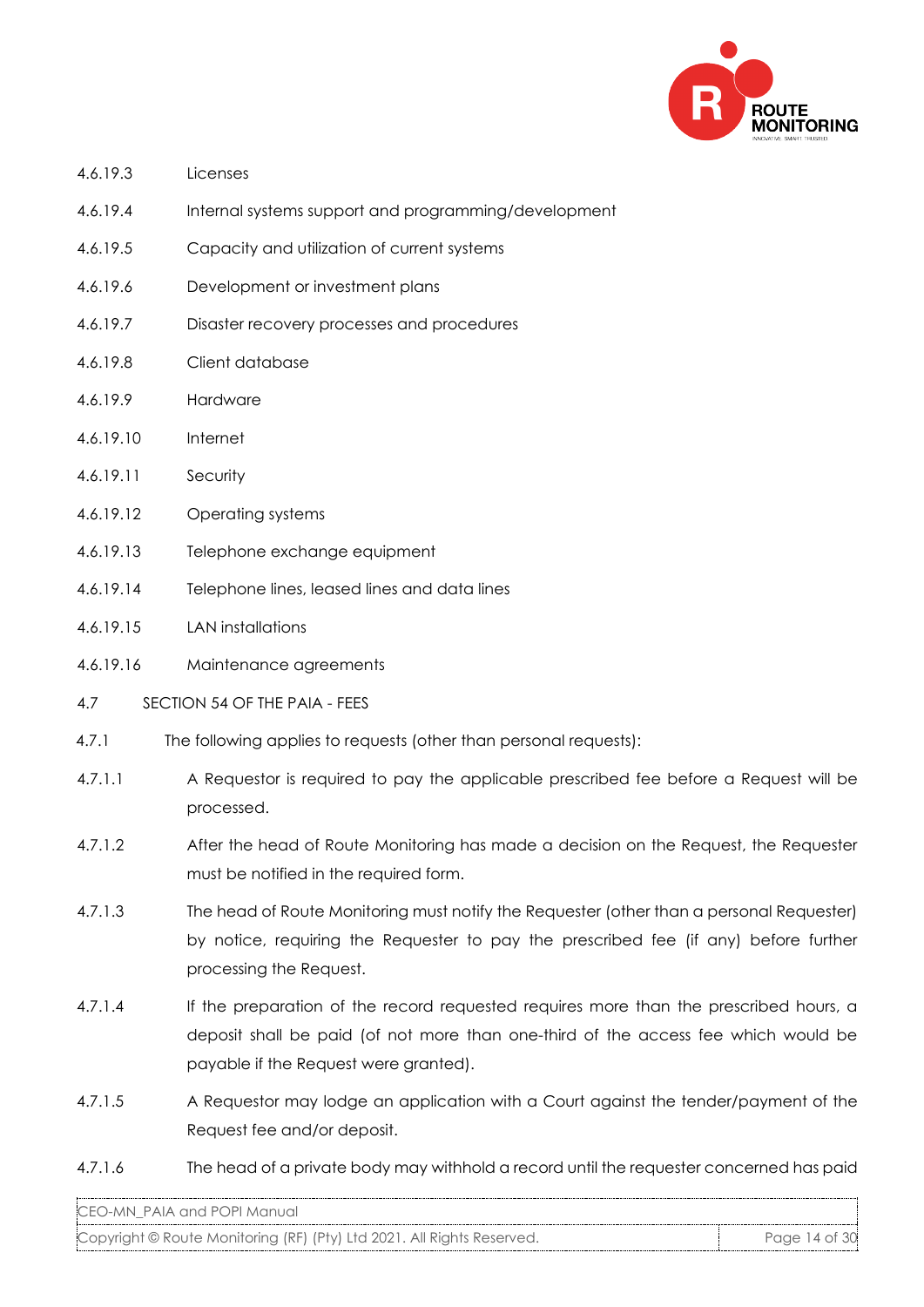

the applicable fees (if any).

- 4.7.1.7 If the Request is granted, then a further access fee must be paid for the search, reproduction, preparation and for any time that has exceeded the prescribed hours to search and prepare the record for disclosure.
- 4.7.1.8 Different fees may be prescribed in respect of different categories of responsible parties and data subjects.
- 4.7.1.9 The fee structure is contained in the PAIA Regulations which is currently available on the website of the Information Regulator.
- 4.8 SECTION 53 OF THE PAIA AND SECTION 23 OF THE POPI ACT REQUEST PROCEDURE
- 4.8.1 The Requester must use the prescribed form (**Annexure B** "*Form 2: Request for Access to Record*") to make the Request for access to a record. The Request must be addressed as provided for in Clause 4 above.
- 4.8.2 The Requester must provide sufficient detail on the Request form to enable the head of Route Monitoring to identify the record and the Requester. The Requester should also indicate which form of access is required. The Requester should also indicate if any other manner is to be used to inform the Requester and state the necessary particulars to be so informed.
- 4.8.3 The Requester must identify the right that is sought to be exercised or to be protected and provide an explanation of why the requested record is required for the exercise or protection of that right.
- 4.8.4 If a Request is made on behalf of another person, the Requester must then submit proof of the capacity in which the Requester is making the request to the satisfaction of the head of Route Monitoring.
- 4.8.5 A Requester who seeks access to a record containing personal information about that Requester is not required to pay the Request fee (**Annexure C** – "*Prescribed Fees*"). Every other Requester, who is not a personal Requester, must pay the required Request fee.
- 4.8.6 A Requester has the right to have his, her or its personal information processed in accordance with the conditions for the lawful processing of personal information and to object, on reasonable grounds relating to his, her or its particular situation to the processing of his, her or its personal information.
- 4.8.7 A Requester who wishes to object to the processing of their personal information of personal information must submit a request to Route Monitoring on the prescribed form (**Annexure D** – "*Form 1: Objection to the processing of personal information*").

CEO-MN\_PAIA and POPI Manual

Copyright © Route Monitoring (RF) (Pty) Ltd 2021. All Rights Reserved. Page 15 of 30 Page 15 of 30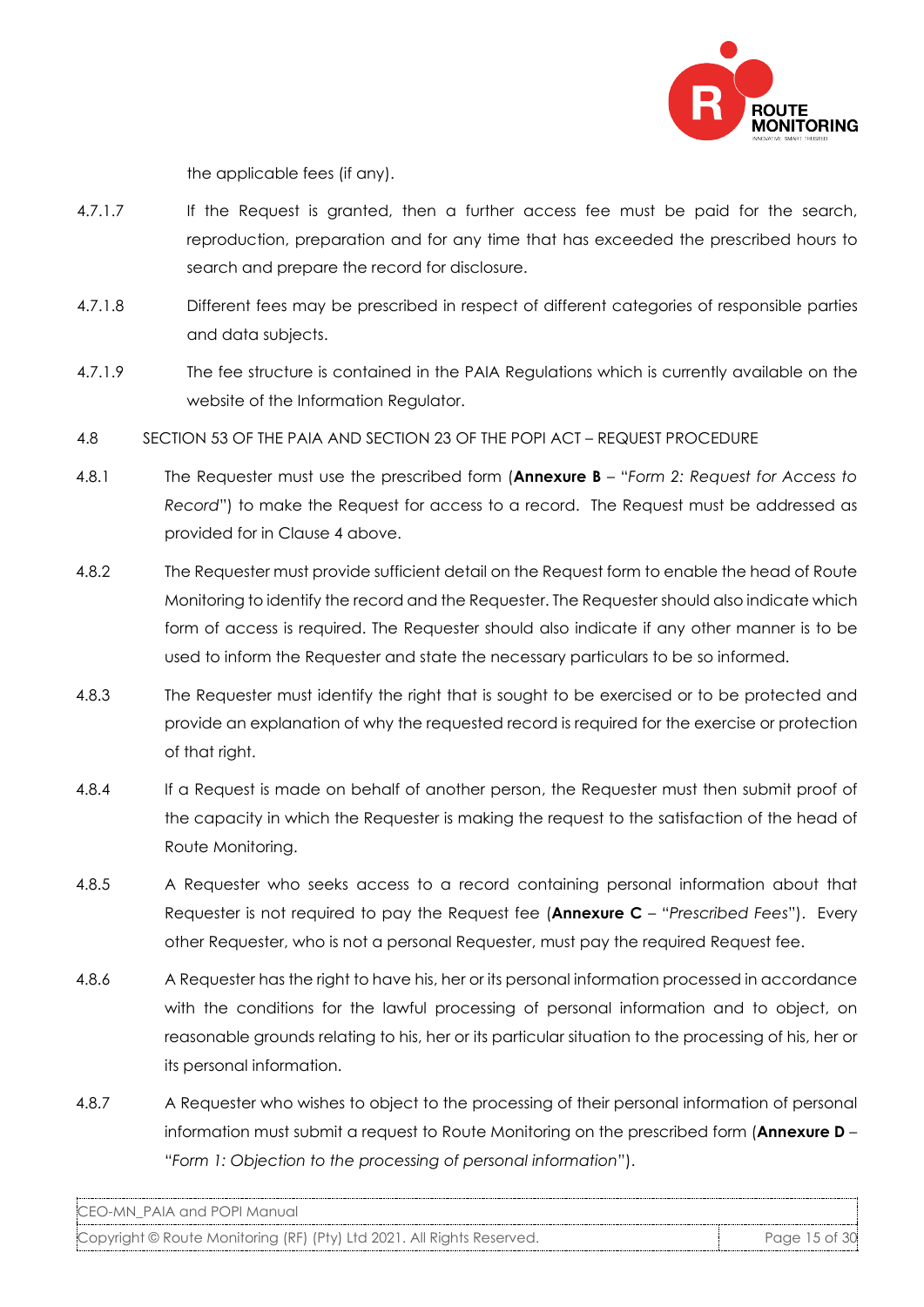

- 4.8.8 A requester who wishes to request a correction or deletion of personal information or the destruction or deletion of a record of personal information in terms of section 24 (1) of the POPI Act, must submit a request to the responsible party on the prescribed form (**Annexure E** – "*Form 2: Request for correction or deletion of personal information or destroying or deletion of record of personal information*")
- 4.9 GROUNDS FOR REFUSAL OF ACCESS TO RECORDS (CHAPTER 4 OF THE PAIA)
- 4.9.1 Mandatory protection of the privacy of a third party who is a natural person, which would involve the unreasonable disclosure of personal information of that natural person
- 4.9.2 Mandatory protection of the commercial information of a third party, if the record contains:
- 4.9.2.1 Trade secrets of that party
- 4.9.2.2 Financial, commercial, scientific or technical information which disclosure could likely cause harm to the financial or commercial interests of that party
- 4.9.2.3 Information disclosed by a third party to any of the Companies if the disclosure could put that third party at a disadvantage in negotiations or commercial competition.
- 4.9.3 Mandatory protection of confidential information of third parties if it is protected in terms of any agreement
- 4.9.3.1 the provisions of the PAIA to apply in relation to the rights of the relevant third parties
- 4.9.4 Mandatory protection of the safety of individuals and the protection of property
- 4.9.5 Mandatory protection of records which could be regarded as privileged in legal proceedings.
- 4.9.6 The commercial activities of Route Monitoring, which may include: Trade secrets of the Companies; and Financial, commercial, scientific or technical information which, if disclosed, would likely cause harm to the financial or commercial interests of Route Monitoring.
- 4.10 APPEAL AGAINST REFUSAL TO GRANT ACCESS
- 4.10.1 If a requester is aggrieved by the refusal of the Information Officer to grant a request for a record, the requester may, upon notification of the Information Officer's decision (or upon deemed refusal in terms of Section 58 of the PAIA), lodge a complaint to the Information Regulator or apply to court for appropriate relief within the timeframes as prescribed by the PAIA.

#### **5. PERSONAL INFORMATION**

CEO-MN\_PAIA and POPI Manual Copyright © Route Monitoring (RF) (Pty) Ltd 2021. All Rights Reserved. Page 16 of 30 Page 16 of 30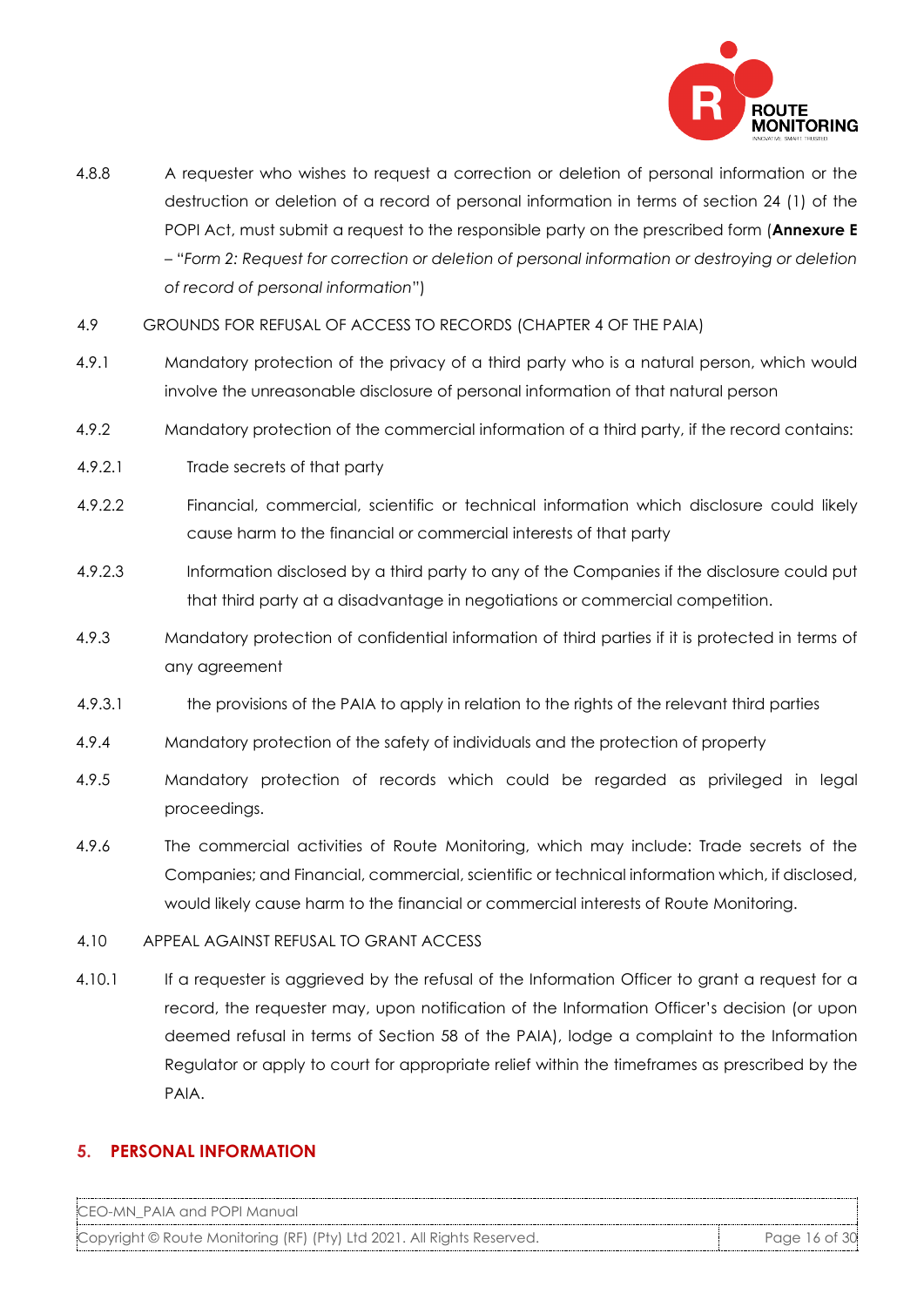

#### 5.1 SECTION 13(1)(2) OF THE POPI ACT – PURPOSE OF PROCESSING

- 5.1.1 The purpose for which personal information is processed by Route Monitoring will depend on the nature of the information. In general, personal information is processed by Route Monitoring for business administration purposes, including:
- 5.1.1.1 to carry out actions for the conclusion or performance of a contract;
- 5.1.1.2 to comply with obligations imposed by law;
- 5.1.1.3 to fulfil duties in terms of law;
- 5.1.1.4 to protect the legitimate interests of the data subjects; or
- 5.1.1.5 where it is necessary for pursuing the legitimate interests of the Company.
- 5.2 SECTION 23 OF THE POPI ACT CATEGORIES OF DATA SUBJECTS
- 5.2.1 Route Monitoring processes personal information relating to the following categories of data subjects:
- 5.2.1.1 Personnel / employees;
- 5.2.1.2 Consultants;
- 5.2.1.3 Customers;
- 5.2.1.4 Regulators;
- 5.2.1.5 Service providers;
- 5.2.1.6 Suppliers;
- 5.2.1.7 Operators;
- 5.2.1.8 Other third parties with whom the company conducts business.
- 5.3 SECTION 23 OF THE POPI ACT CATEGORIES OF INFORMATION
- 5.3.1 Route Monitoring processes personal information in respect of natural persons:
- 5.3.1.1 Name;
- 5.3.1.2 identifying number (identity or passport number);
- 5.3.1.3 date of birth;
- 5.3.1.4 citizenship;
- 5.3.1.5 age;
- 5.3.1.6 gender;

CEO-MN\_PAIA and POPI Manual

Copyright © Route Monitoring (RF) (Pty) Ltd 2021. All Rights Reserved. Page 17 of 30 Page 17 of 30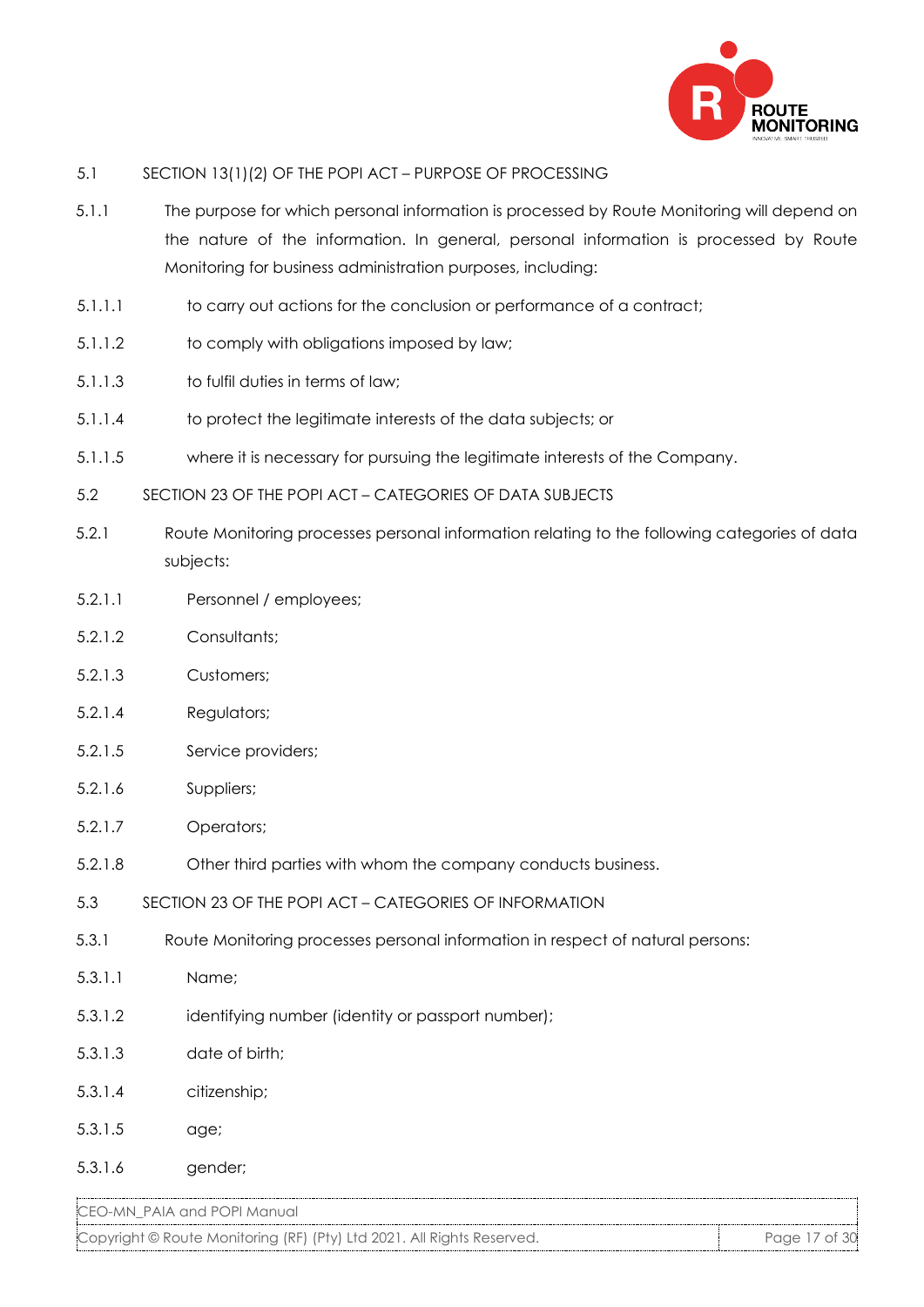

- 5.3.1.7 race;
- 5.3.1.8 marital status;
- 5.3.1.9 language;
- 5.3.1.10 telephone number(s);
- 5.3.1.11 email address(es);
- 5.3.1.12 physical and postal addresses;
- 5.3.1.13 income tax number;
- 5.3.1.14 banking information;
- 5.3.1.15 disability information;
- 5.3.1.16 employment history;
- 5.3.1.17 background checks;
- 5.3.1.18 fingerprints;
- 5.3.1.19 CVs;
- 5.3.1.20 education history;
- 5.3.1.21 remuneration and benefit information;
- 5.3.1.22 details related to employee performance and disciplinary procedures.
- 5.3.2 Route Monitoring processes personal information in respect of juristic persons:
- 5.3.2.1 name;
- 5.3.2.2 registration number;
- 5.3.2.3 tax information;
- 5.3.2.4 contact details;
- 5.3.2.5 physical and postal addresses;
- 5.3.2.6 FICA documentation;
- 5.3.2.7 B-BBEE certificates;
- 5.3.2.8 banking and/or account details;
- 5.3.2.9 invoices;
- 5.3.2.10 contractual agreements.

Copyright © Route Monitoring (RF) (Pty) Ltd 2021. All Rights Reserved. Page 18 of 30 Page 18 of 30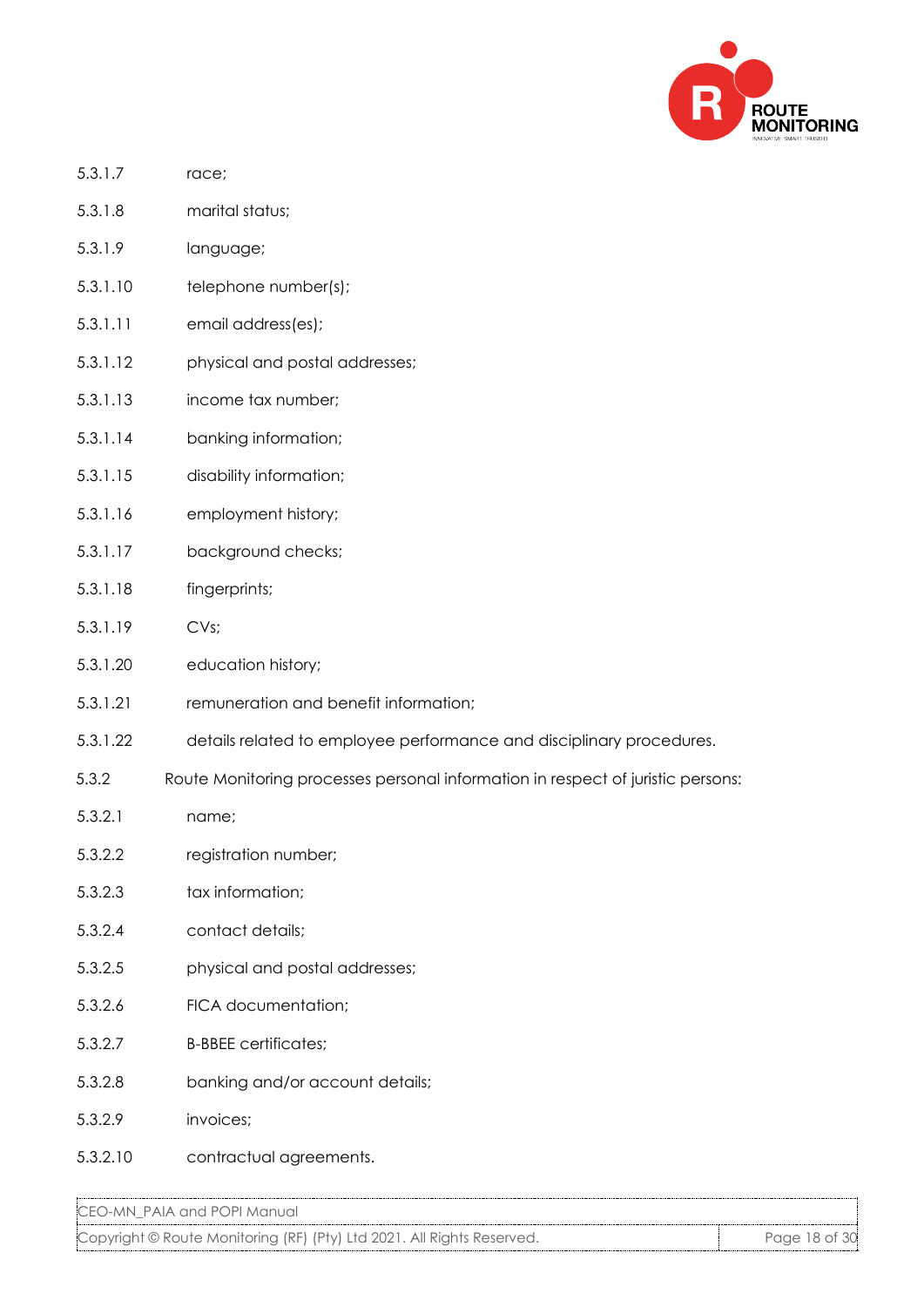

- 5.4 SECTION 11 OF THE POPI ACT CATEGORIES OF RECIPIENTS TO WHOM THE PERSONAL INFORMATION MAY BE SUPPLIED
- 5.4.1 The categories of recipients to whom Route Monitoring may supply the personal information will depend on the nature of the information. In general, such categories of recipients would include:
- 5.4.1.1 Subsidiary or related companies;
- 5.4.1.2 Service providers;
- 5.4.1.3 B-BBEE Consultants;
- 5.4.1.4 Medical aid, pension or provident funds;
- 5.4.1.5 Auditing and accounting bodies (internal and external);
- 5.4.1.6 Third parties with whom Route Monitoring have contracted for the retention of data;
- 5.4.1.7 Relevant authorities, government departments, statutory bodies or regulators;
- 5.4.1.8 Provincial Gambling Boards;
- 5.4.1.9 National Gambling Board;
- 5.4.1.10 A court, administrative or judicial forum, arbitration or statutory commission making a request in terms of applicable laws or rules.
- 5.5 SECTION 19 OF THE POPI ACT INFORMATION SECURITY MEASURES
- 5.5.1 Route Monitoring strives to take appropriate, reasonable technical and organisational measures to secure the integrity and confidentiality of personal information in its possession or under its control.
- 5.5.2 The relevant security measures Route Monitoring implements to safeguard the personal information of its' data subjects are set out in the LC-POL\_Privacy Policy.
- 5.6 SECTION 72 OF THE POPI ACT TRANSBORDER INFORMATION FLOWS
- 5.6.1 Route Monitoring will implement appropriate and reasonable measures to ensure that the Personal information of its Data subject remains protected and secure when it may be transferred outside South Africa.
- 5.6.2 Any and all transborder flows of personal information shall be done in accordance with the LC-POL\_Privacy Policy.

#### **6. AVAILABILITY OF THIS MANUAL**

CEO-MN\_PAIA and POPI Manual

Copyright © Route Monitoring (RF) (Pty) Ltd 2021. All Rights Reserved. Page 19 of 30 Page 19 of 30 Page 19 of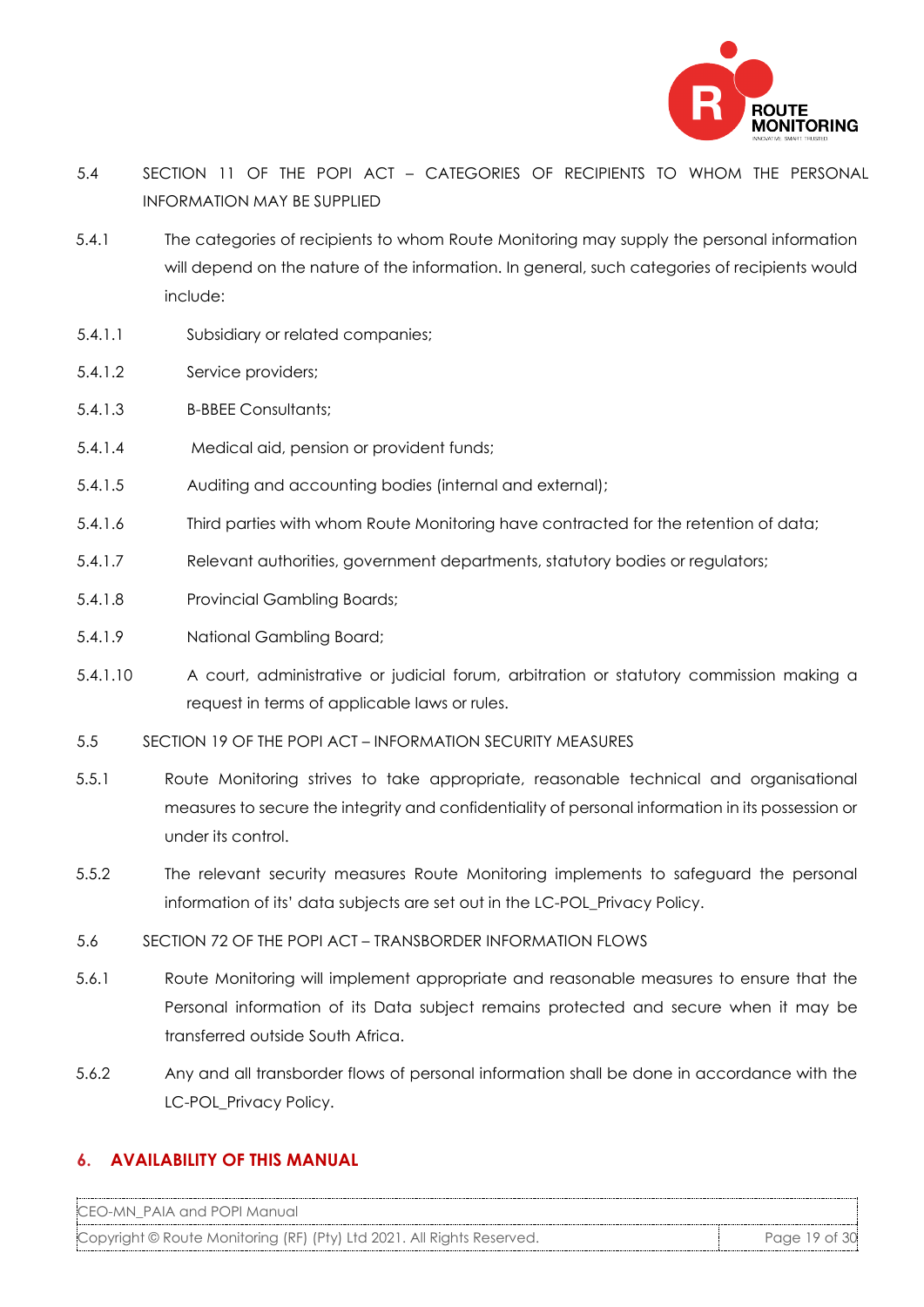

This Manual is available for inspection upon request, during Office Hours and free of charge at Route Monitoring offices. A copy of this Manual is also available on the website of Route Monitoring.

## **7. FORMS**

Please refer to Annexures A – E provided hereinbelow.

## **8. REVIEW**

This CEO-MN\_PAIA and POPI Manual must be reviewed, at minimum, annually and as and when required or when RM experiences structural changes which significantly affect the organisational structure.

RM reserves the right to amend this CEO-MN\_PAIA and POPI Manual from time to time. Any such modifications shall be automatically effective and shall be deemed to have come to the attention of all employees when posted to the RM "SharePoint". RM will endeavour to advise employees of all changes, however, responsibility rests with RM employees to ensure that they are aware of, and fully understand all company policies and procedures.

#### **9. REFERENCE DOCUMENTS**

| Document Name         | <b>Hyperlink</b>      |
|-----------------------|-----------------------|
| LC-POL_Privacy Policy | LC-POL_Privacy Policy |

CEO-MN\_PAIA and POPI Manual

Copyright © Route Monitoring (RF) (Pty) Ltd 2021. All Rights Reserved. Page 20 of 30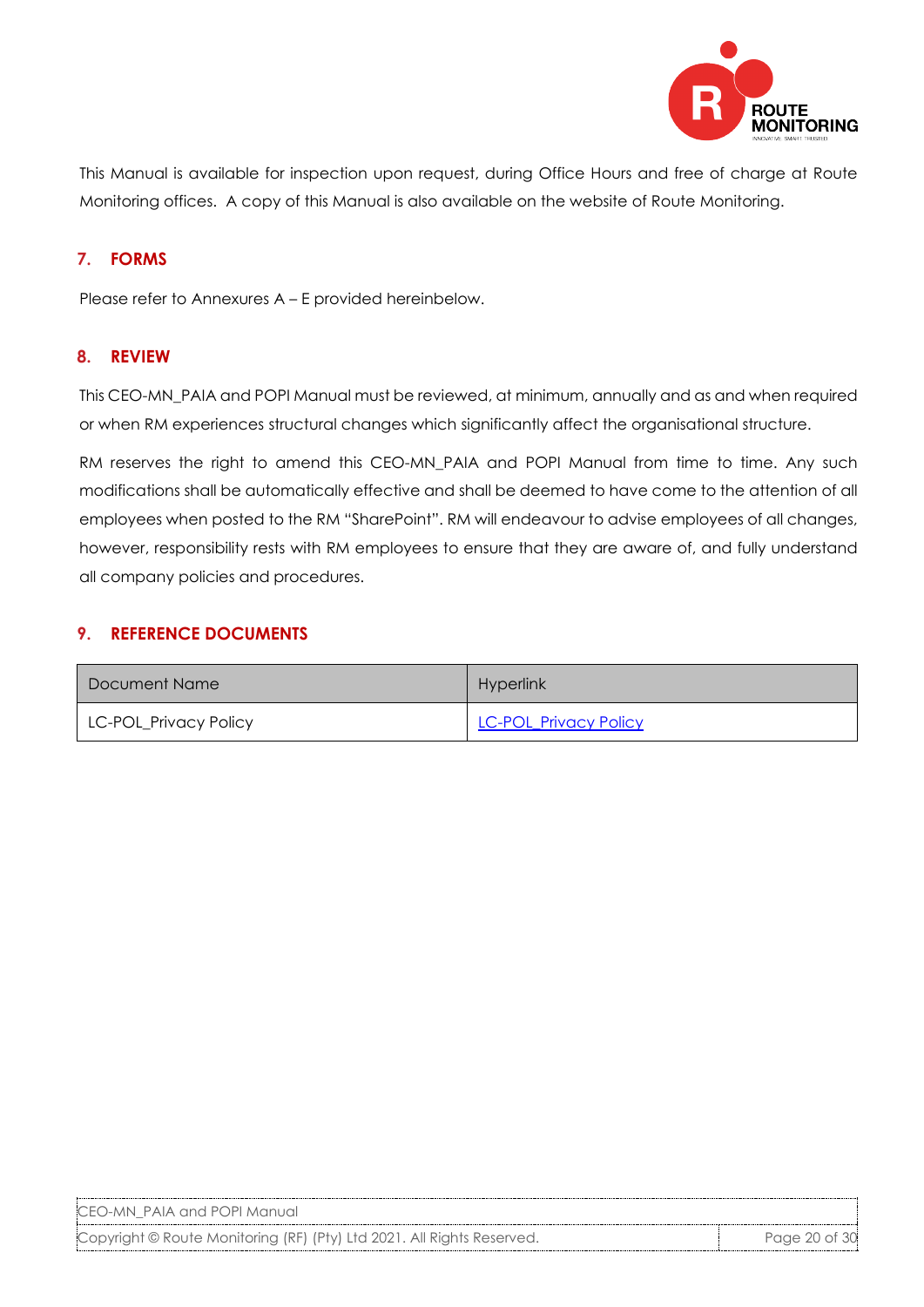

#### **ANNEXURE A - FORM 1: REQUEST FOR A COPY OF THE GUIDE FROM AN INFORMATION OFFICER**

**[Regulation 3]**

**TO:** The Information Officer

| Full names:                                            |         |  |           |       |  |
|--------------------------------------------------------|---------|--|-----------|-------|--|
| In my capacity as (mark with "x"): Information officer |         |  |           | Other |  |
| Name of *public/private body<br>(ifapplicable)         |         |  |           |       |  |
| Postal Address:                                        |         |  |           |       |  |
| <b>Street Address:</b>                                 |         |  |           |       |  |
| E-mail Address:                                        |         |  |           |       |  |
| Facsimile:                                             |         |  |           |       |  |
| Contact numbers:                                       | Tel(B): |  | Cellular: |       |  |

#### Hereby request the following copy(ies) of the Guide:

| Language (mark with "X") |            | No of copies | Language (mark with "X") |          | No of copies |
|--------------------------|------------|--------------|--------------------------|----------|--------------|
|                          | Sepedi     |              |                          | Sesotho  |              |
|                          | Setswana   |              |                          | siSwati  |              |
|                          | Tshivenda  |              |                          | Xitsonga |              |
|                          | Afrikaans  |              |                          | English  |              |
|                          | isiNdebele |              |                          | isiXhosa |              |
|                          | isiZulu    |              |                          |          |              |

#### Manner of collection *(mark with "x"):*

| Personal<br>collection | Postal address | Facsimile | Electronic Communication (Please)<br>specify) |
|------------------------|----------------|-----------|-----------------------------------------------|
|                        |                |           |                                               |
|                        |                |           |                                               |
|                        |                |           |                                               |

Signed at this this day of 20

Signature of requester

CEO-MN\_PAIA and POPI Manual Copyright © Route Monitoring (RF) (Pty) Ltd 2021. All Rights Reserved. Page 21 of 30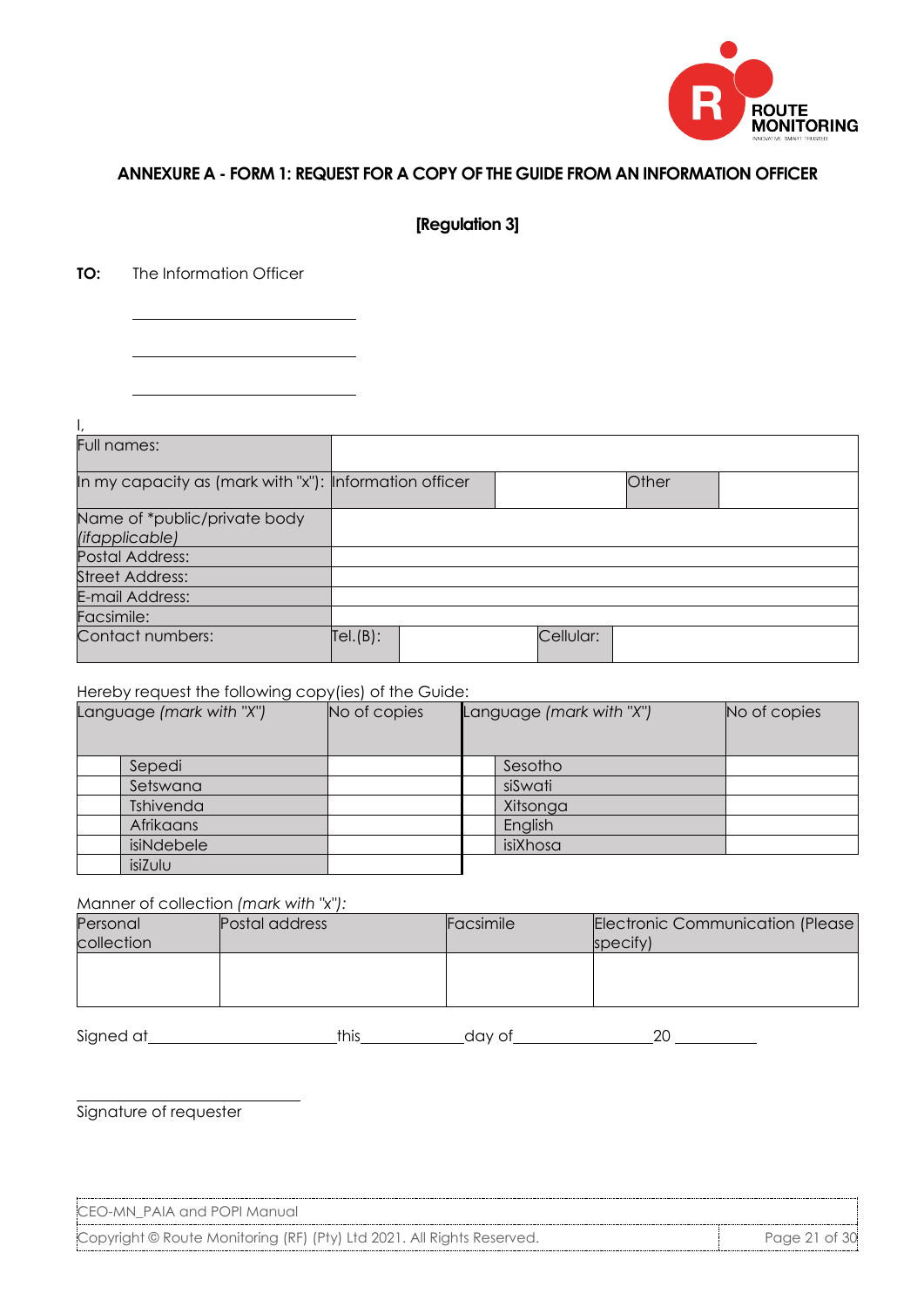

#### **ANNEXURE B – FORM 2 REQUEST FOR ACCESS TO RECORD SECTION 53 OF THE PROMOTION OF ACCESS TO INFORMATION ACT, 2000 (ACT NO. 2 OF 2000) [Regulation 7]**

### **NOTE:**

- *1. Proof of identity must be attached by the requester.*
- *2. If requests made on behalf of another person, proof of such authorisation must be attached to this form.*

| TO:                                                                              | The Information Officer        |                                              |
|----------------------------------------------------------------------------------|--------------------------------|----------------------------------------------|
|                                                                                  |                                |                                              |
|                                                                                  | (Address)                      |                                              |
| E-mail address:                                                                  |                                |                                              |
| Fax number:                                                                      |                                |                                              |
| Mark with an "X"                                                                 | Request is made in my own name | Request is made on behalf of another person. |
| <b>PERSONAL INFORMATION</b>                                                      |                                |                                              |
| <b>Full Names</b>                                                                |                                |                                              |
| <b>Identity Number</b>                                                           |                                |                                              |
| Capacity in which<br>request is made(when<br>made on behalfof<br>another person) |                                |                                              |
| <b>Postal Address</b>                                                            |                                |                                              |
| <b>Street Address</b>                                                            |                                |                                              |
| <b>E-mail Address</b>                                                            |                                |                                              |
| <b>Contact Numbers</b>                                                           | Tel. $(B)$ :<br>Cellular:      | Facsimile:                                   |

| CEO-MN PAIA and POPI Manual                                            |               |
|------------------------------------------------------------------------|---------------|
| Copyright © Route Monitoring (RF) (Pty) Ltd 2021. All Rights Reserved. | Page 22 of 30 |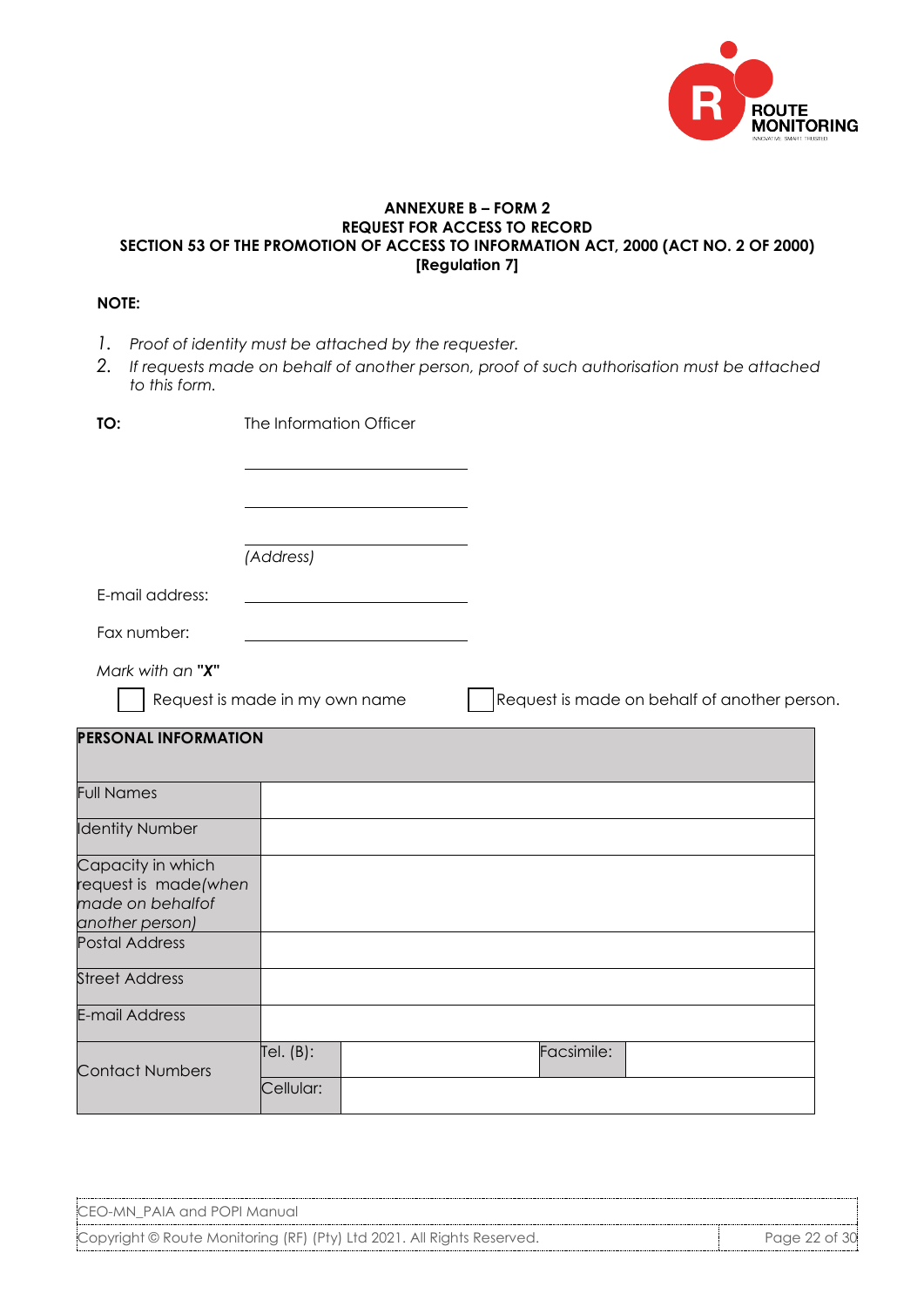

| Full names of person                   |            |                                                                                                 |           |  |
|----------------------------------------|------------|-------------------------------------------------------------------------------------------------|-----------|--|
| on whose behalf                        |            |                                                                                                 |           |  |
| request is made (if                    |            |                                                                                                 |           |  |
|                                        |            |                                                                                                 |           |  |
| applicable):                           |            |                                                                                                 |           |  |
| <b>Identity Number</b>                 |            |                                                                                                 |           |  |
| <b>Postal Address</b>                  |            |                                                                                                 |           |  |
| <b>Street Address</b>                  |            |                                                                                                 |           |  |
| <b>E-mail Address</b>                  |            |                                                                                                 |           |  |
| <b>Contact Numbers</b>                 | Tel. $(B)$ |                                                                                                 | Facsimile |  |
|                                        | Cellular   |                                                                                                 |           |  |
| <b>PARTICULARS OF RECORD REQUESTED</b> |            |                                                                                                 |           |  |
|                                        |            | Provide full particulars of the record to which access is requested, including the reference    |           |  |
|                                        |            |                                                                                                 |           |  |
|                                        |            | number ifthat is known to you, to enable the record to be located. (If the provided space is    |           |  |
|                                        |            | inadequate, please continue on a separate page and attach it to this form. All additional pages |           |  |
| must be signed.)                       |            |                                                                                                 |           |  |
|                                        |            |                                                                                                 |           |  |
| Description of recordor                |            |                                                                                                 |           |  |
| relevant part of the                   |            |                                                                                                 |           |  |
| record:                                |            |                                                                                                 |           |  |
|                                        |            |                                                                                                 |           |  |
|                                        |            |                                                                                                 |           |  |
|                                        |            |                                                                                                 |           |  |
|                                        |            |                                                                                                 |           |  |
|                                        |            |                                                                                                 |           |  |
|                                        |            |                                                                                                 |           |  |
|                                        |            |                                                                                                 |           |  |
| Reference number, if                   |            |                                                                                                 |           |  |
| available                              |            |                                                                                                 |           |  |
| Any further particulars                |            |                                                                                                 |           |  |
| of record                              |            |                                                                                                 |           |  |
|                                        |            |                                                                                                 |           |  |
|                                        |            |                                                                                                 |           |  |
|                                        |            |                                                                                                 |           |  |
|                                        |            |                                                                                                 |           |  |

Copyright © Route Monitoring (RF) (Pty) Ltd 2021. All Rights Reserved. Page 23 of 30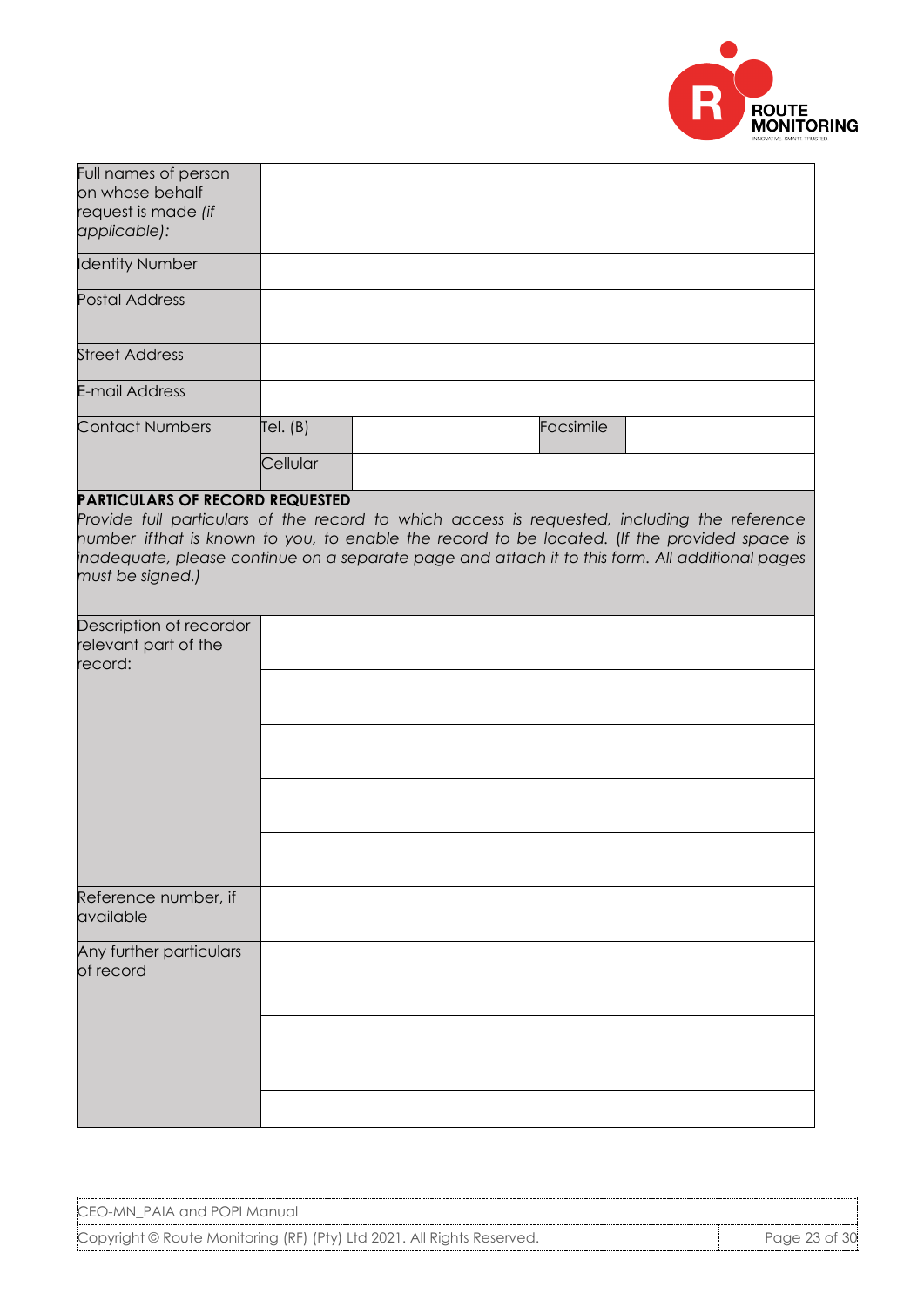

| <b>TYPE OF RECORD</b><br>(Mark the applicable box with an "X")                                                                                                                                                                                       |  |
|------------------------------------------------------------------------------------------------------------------------------------------------------------------------------------------------------------------------------------------------------|--|
| Record is in written or printed form                                                                                                                                                                                                                 |  |
| Record comprises virtual images (this includes photographs, slides, video recordings,<br>computer-generated images, sketches, etc)                                                                                                                   |  |
| Record consists of recorded words or information which can be reproduced in sound                                                                                                                                                                    |  |
| Record is held on a computer or in an electronic, or machine-readable form                                                                                                                                                                           |  |
| <b>FORM OF ACCESS</b><br>(Mark the applicable box with an "X")                                                                                                                                                                                       |  |
| Printed copy of record (including copies of any virtual images, transcriptions and<br>informationheld on computer or in an electronic or machine-readable form)                                                                                      |  |
| Written or printed transcription of virtual images (this includes photographs, slides,<br>videorecordings, computer-generated images, sketches, etc.)                                                                                                |  |
| Transcription of soundtrack (written or printed document)                                                                                                                                                                                            |  |
| Copy of record on flash drive (including virtual images and soundtracks)                                                                                                                                                                             |  |
| Copy of record on compact disc drive (including virtual images and soundtracks)                                                                                                                                                                      |  |
| Copy of record saved on cloud storage server                                                                                                                                                                                                         |  |
| <b>MANNER OF ACCESS</b><br>(Mark the applicable box with an " $X$ ")                                                                                                                                                                                 |  |
| Personal inspection of record at registered address of public/private body (including<br>listening to recorded words, information which can be reproduced in sound, or<br>information held on computer or in an electronic or machine-readable form) |  |
| Postal services to postal address                                                                                                                                                                                                                    |  |
| Postal services to street address                                                                                                                                                                                                                    |  |
| Courier service to street address                                                                                                                                                                                                                    |  |
| Facsimile of information in written or printed format (including transcriptions)                                                                                                                                                                     |  |
| E-mail of information (including soundtracks if possible)                                                                                                                                                                                            |  |
| Cloud share/file transfer                                                                                                                                                                                                                            |  |
| Preferred language<br>(Note that if the record is not available in the language you prefer, access may be<br>granted inthe language in which the record is available)                                                                                |  |

Copyright © Route Monitoring (RF) (Pty) Ltd 2021. All Rights Reserved. Page 24 of 30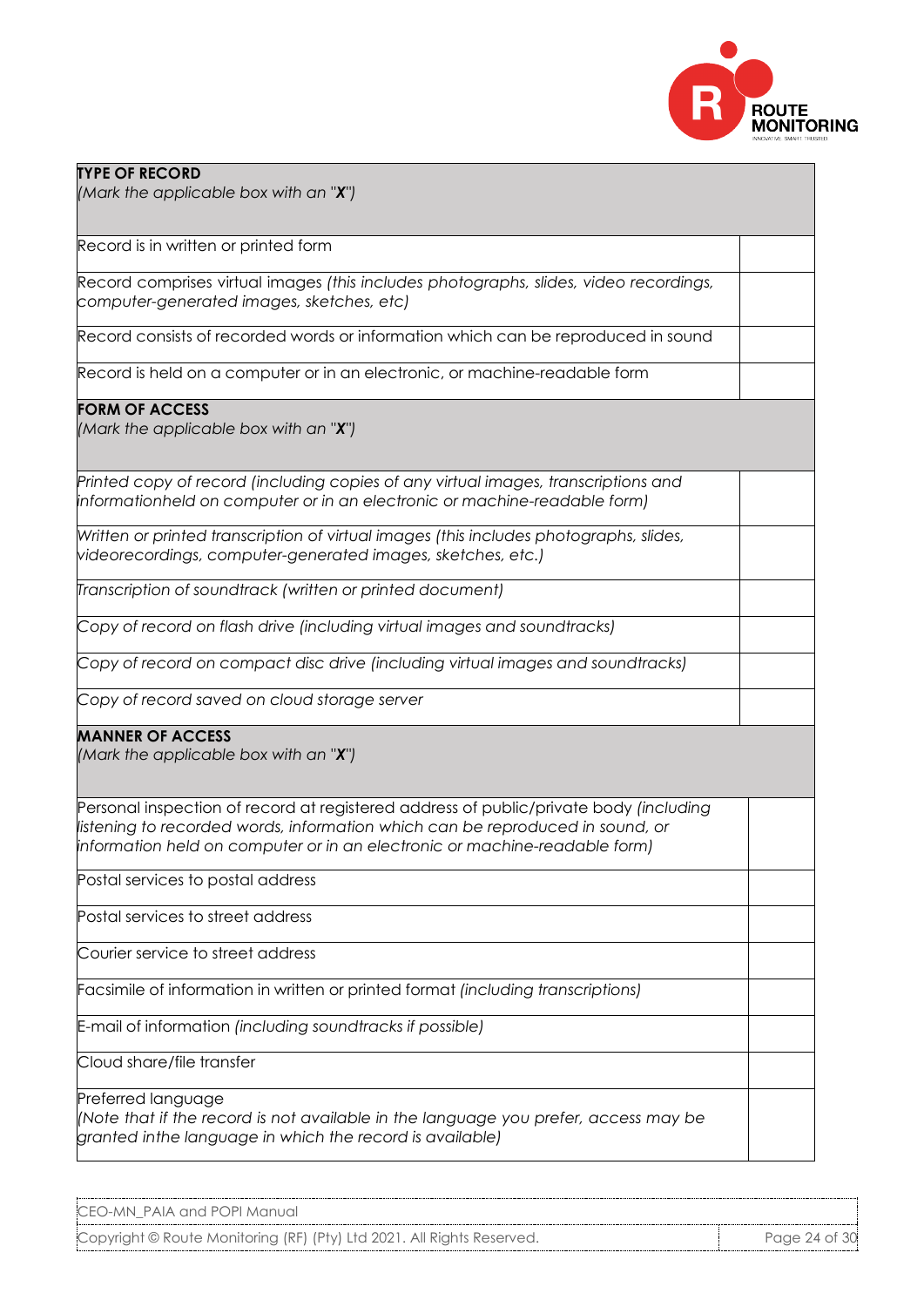

|             |                                                     | <b>PARTICULARS OF RIGHT TO BE EXERCISED OR PROTECTED</b><br>If the provided space is inadequate, please continue on a separate page and attach it to this<br>Form. Therequester must sign all the additional pages.                |
|-------------|-----------------------------------------------------|------------------------------------------------------------------------------------------------------------------------------------------------------------------------------------------------------------------------------------|
|             | Indicate which right is to                          |                                                                                                                                                                                                                                    |
|             | be exercised orprotected                            |                                                                                                                                                                                                                                    |
|             |                                                     |                                                                                                                                                                                                                                    |
|             |                                                     |                                                                                                                                                                                                                                    |
|             | Explain why the record<br>requested is required for |                                                                                                                                                                                                                                    |
|             | the exercise or protection                          |                                                                                                                                                                                                                                    |
| right:      | of the aforementioned                               |                                                                                                                                                                                                                                    |
| <b>FEES</b> |                                                     |                                                                                                                                                                                                                                    |
| a)          |                                                     | A request fee must be paid before the request will be considered.                                                                                                                                                                  |
| b)<br>C)    |                                                     | You will be notified of the amount of the access fee to be paid.<br>The fee payable for access to a record depends on the form in which access is<br>required and the reasonable time required to search for and prepare a record. |
| d           | exemption                                           | If you qualify for exemption of the payment of any fee, please state the reason for                                                                                                                                                |
| Reason      |                                                     |                                                                                                                                                                                                                                    |
|             |                                                     |                                                                                                                                                                                                                                    |
|             |                                                     |                                                                                                                                                                                                                                    |
|             |                                                     |                                                                                                                                                                                                                                    |

You will be notified in writing whether your request has been approved or denied and if approved thecosts relating to your request, if any. Please indicate your preferred manner of correspondence:

| <b>Postal address</b> | <b>Facsimile</b> | Electronic communication<br>(Please specify) |
|-----------------------|------------------|----------------------------------------------|
|                       |                  |                                              |

| Signed<br>~+<br>$\sim$<br>. | $\cdot$ $\cdot$<br>11 | זו |
|-----------------------------|-----------------------|----|
|-----------------------------|-----------------------|----|

Signature of Requester / person on whose behalf request is made

| CEO-MN PAIA and POPI Manual |  |
|-----------------------------|--|
|-----------------------------|--|

Copyright © Route Monitoring (RF) (Pty) Ltd 2021. All Rights Reserved. Page 25 of 30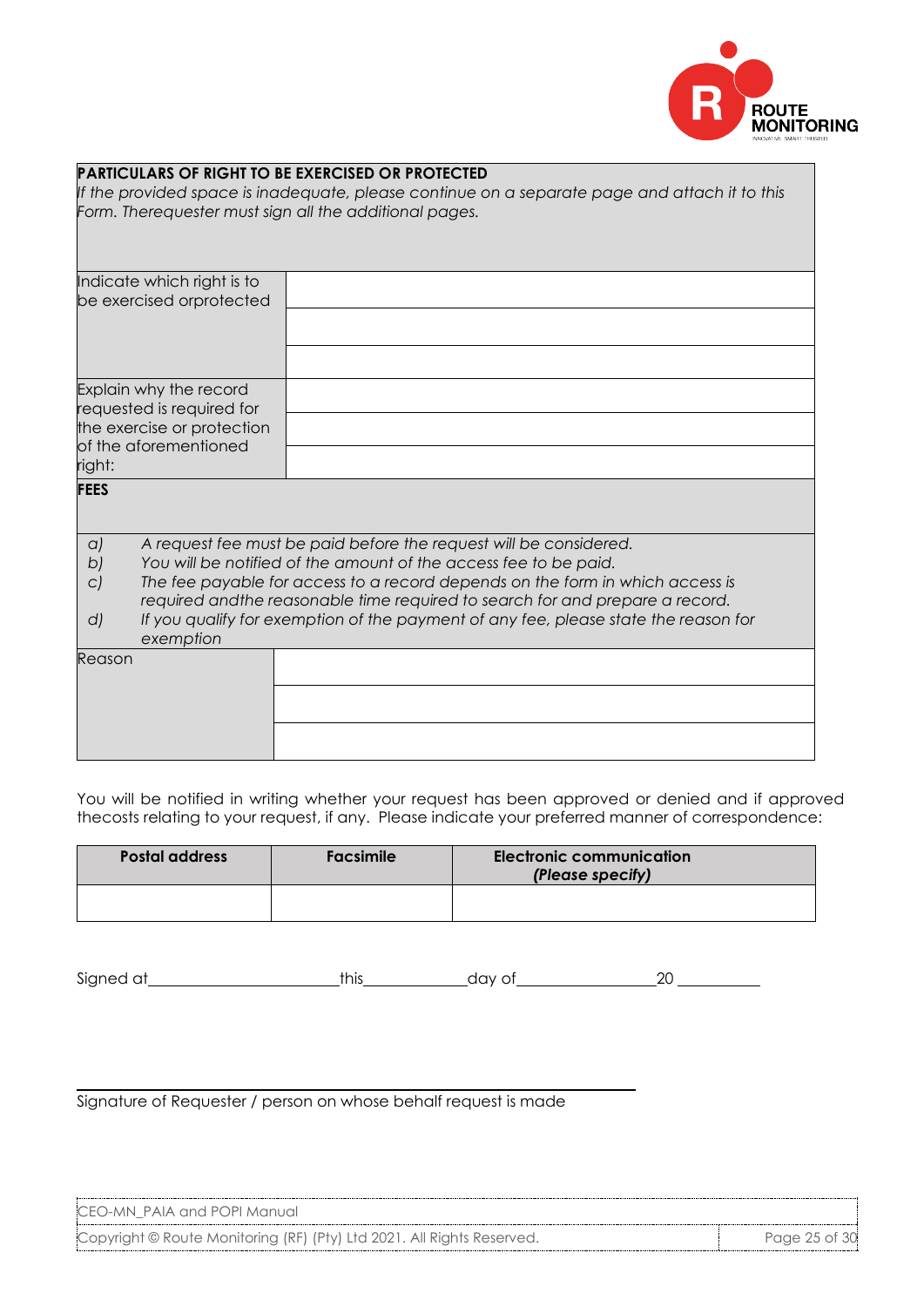

#### *FOR OFFICIAL USE*

| Reference number:                             |  |
|-----------------------------------------------|--|
| Request received by:<br>(State Rank, Name And |  |
| Surname of Information Officer)               |  |
| Date received:                                |  |
| Access fees:                                  |  |
| Deposit (if any):                             |  |

*Signature of Information Officer*

CEO-MN\_PAIA and POPI Manual

Copyright © Route Monitoring (RF) (Pty) Ltd 2021. All Rights Reserved. Page 26 of 30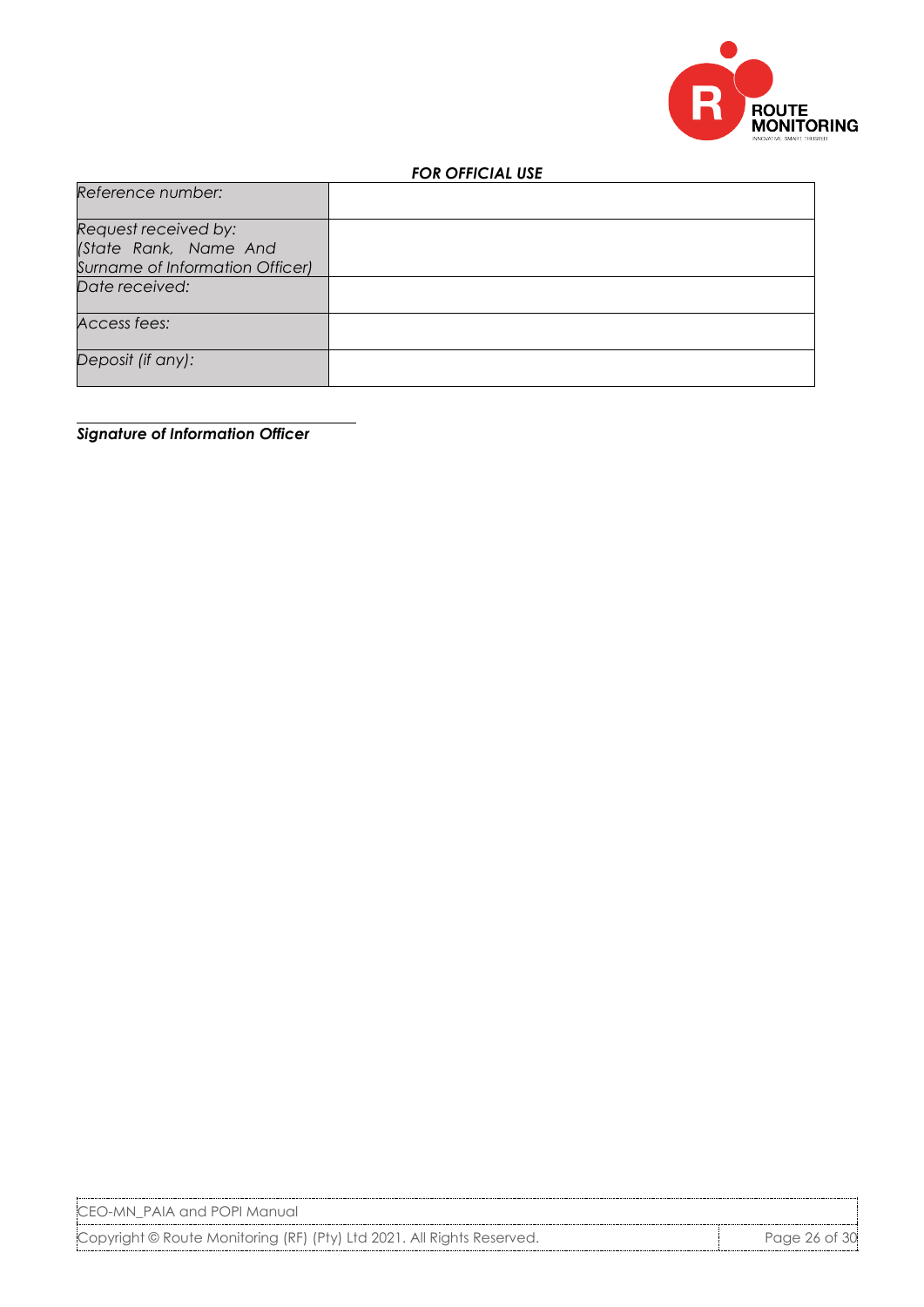

#### **ANNEXURE C – PRESCRIBED FEES**

*\*These Fees are subject to change as and when amended in terms of the published PAIA Regulations. In the event of any inconsistency between the fees contained in the PAIA Regulations and this CEO-MN\_PAIA and POPI Manual, the PAIA Regulations shall prevail.* 

| <b>Item</b> | <b>Description</b>                                                                                                                                                         | Amount                                                                            |  |
|-------------|----------------------------------------------------------------------------------------------------------------------------------------------------------------------------|-----------------------------------------------------------------------------------|--|
| 1.          | The request fee payable by every requester                                                                                                                                 | R140.00                                                                           |  |
| 2.          | Photocopy/printed black & white copy of A4-size page                                                                                                                       | R2.00 per page or part<br>thereof.                                                |  |
| 3.          | Printed copy of A4-size page                                                                                                                                               | R2.00 per page or part<br>thereof.                                                |  |
| 4.          | For a copy in a computer-readable form on:                                                                                                                                 |                                                                                   |  |
|             | Flash drive (to be provided by requestor)<br>(iii)                                                                                                                         | R40.00                                                                            |  |
|             | Compact disc<br>(iv)                                                                                                                                                       |                                                                                   |  |
|             | If provided by requestor                                                                                                                                                   | R40.00                                                                            |  |
|             | If provided to the requestor                                                                                                                                               | R60.00                                                                            |  |
| 5.          | For a transcription of visual images per A4-size page                                                                                                                      | Service to be<br>outsourced. Will depend<br>on quotationfrom<br>Service provider. |  |
| 6.          | Copy of visual images                                                                                                                                                      |                                                                                   |  |
| 7.          | Transcription of an audio record, per A4-size page                                                                                                                         | R24.00                                                                            |  |
| 8.          | Copy of an audio record on:                                                                                                                                                |                                                                                   |  |
|             | (v)<br>Flash drive (to be provided by requestor)                                                                                                                           | R40.00                                                                            |  |
|             | Compact disc<br>(vi)                                                                                                                                                       |                                                                                   |  |
|             | If provided by requestor                                                                                                                                                   | R40.00                                                                            |  |
|             | If provided to the requestor                                                                                                                                               | R60.00                                                                            |  |
| 9.          | To search for and prepare the record for disclosure for each<br>hour or part of an hour, excluding the first hour, reasonably<br>required for such search and preparation. | R145.00                                                                           |  |
|             | To not exceed a total cost of                                                                                                                                              | R435.00                                                                           |  |
| 10.         | Deposit: If search exceeds 6 hours                                                                                                                                         | One third of amount per<br>request calculated in<br>termsof items 2 to 8.         |  |
| 11.         | Postage, e-mail or any other electronic transfer                                                                                                                           | Actual expense, if any.".                                                         |  |

Copyright © Route Monitoring (RF) (Pty) Ltd 2021. All Rights Reserved. Page 27 of 30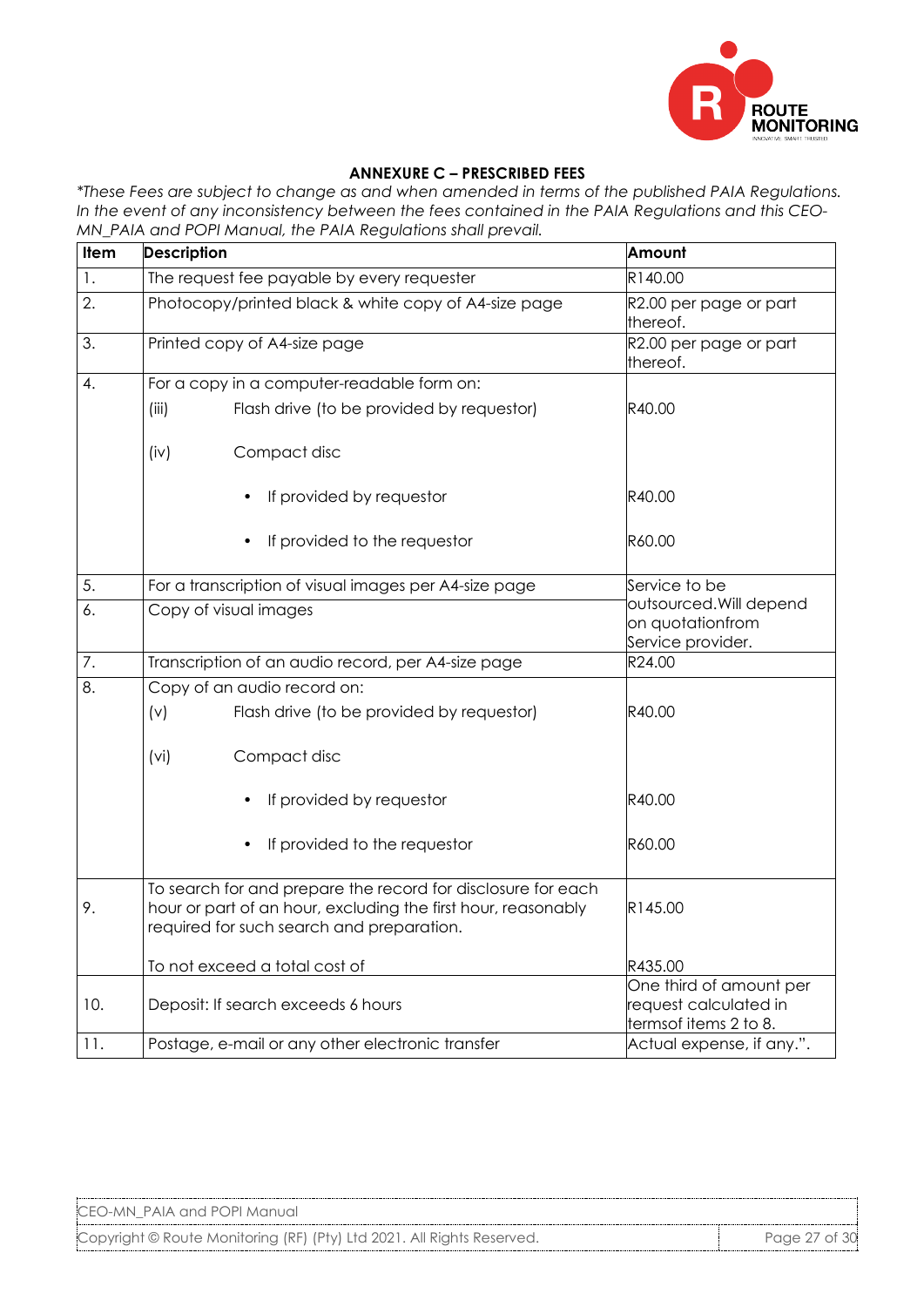

#### **ANNEXURE D - FORM 1**

# **OBJECTION TO THE PROCESSING OF PERSONAL INFORMATION IN TERMS OF SECTION 11 (3) OF THE PROTECTION OF PERSONAL INFORMATION ACT, 2013 (ACT NO. 4 OF 2013) REGULATIONS RELATING TO THE PROTECTION OF PERSONAL INFORMATION, 2018 [Regulation 2.]**

Note:

1.Affidavits or other documentary evidence as applicable in support of the objection may be attached.

2.If the space provided for in this Form is inadequate, submit information as an Annexure to this Form and sign each page.

3.Complete as is applicable.

| A<br><b>DETAILS OF DATA SUBJECT</b>                                                                                    |        |
|------------------------------------------------------------------------------------------------------------------------|--------|
| Name(s) and surname/<br>registered name of data subject:                                                               |        |
| Unique Identifier/ Identity<br>Number                                                                                  |        |
| Residential, postal or business<br>address:                                                                            | Code ( |
| Contact number(s):                                                                                                     |        |
| Fax number / Email address:                                                                                            |        |
| DETAILS OF RESPONSIBLE PARTY<br>B                                                                                      |        |
| Name(s) and surname/<br>Registered name of responsible<br>party:                                                       |        |
| Residential, postal or business<br>address                                                                             | Code ( |
| Contact number(s):                                                                                                     |        |
| Fax number/ Email address:                                                                                             |        |
| REASONS FOR OBJECTION IN TERMS OF SECTION 1 (1) (d) to (f)<br>C<br>(Please provide detailed reasons for the objection) |        |
|                                                                                                                        |        |
|                                                                                                                        |        |
|                                                                                                                        |        |
| Signed atthisday of  20                                                                                                |        |

CEO-MN\_PAIA and POPI Manual

Copyright © Route Monitoring (RF) (Pty) Ltd 2021. All Rights Reserved. Page 28 of 30 Page 28 of 30 Page 28 of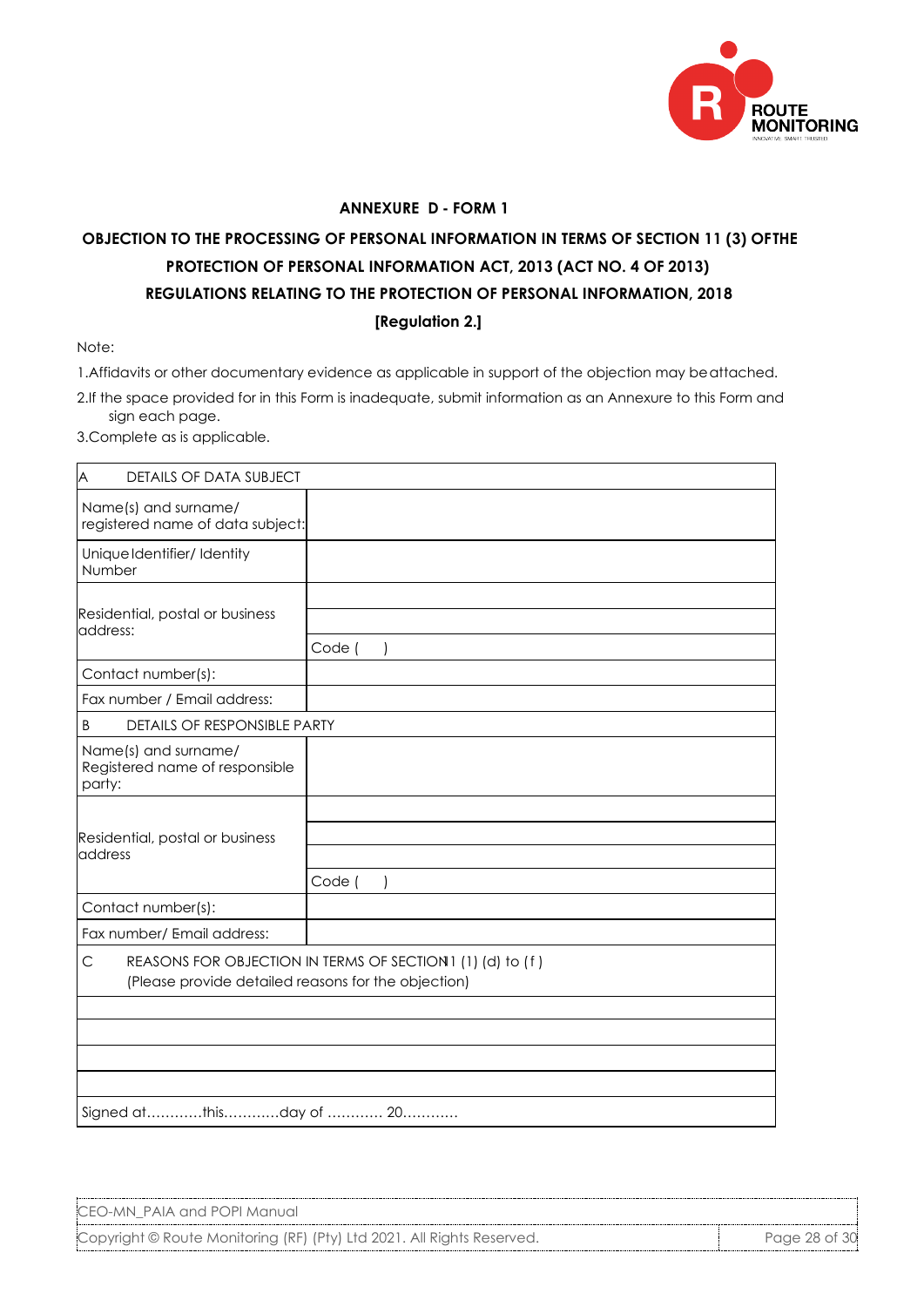

#### **ANNEXURE E - FORM 2**

# **REQUEST FOR CORRECTION OR DELETION OF PERSONAL INFORMATION OR DESTROYING OR DELETION OF RECORD OF PERSONAL INFORMATION IN TERMS OF SECTION 24(1) OF THE PROTECTION OF PERSONAL INFORMATION ACT, 2013 (ACT NO. 4 OF 2013) REGULATIONS RELATING TO THE PROTECTION OF PERSONAL INFORMATION, 2018**

#### **[Regulation 3]**

Note:

1. Affidavits or other documentary evidence as applicable in support of the request may be attached.

2. If the space provided for in this Form is inadequate, submit information as an Annexure to this Form and sign each page.

3. Complete as is applicable.

Mark the appropriate box with an "x".

Request for:

 Correction or deletion of the personal information about the data subject which is in possession or under the control of the responsible party.

 Destroying or deletion of a record of personal information about the data subject which is in possession or under the control of the responsible party and who is no longer authorised to retain the record of information.

| DETAILS OF THE DATA SUBJECT<br>A                                  |        |
|-------------------------------------------------------------------|--------|
| Name(s) and surname/<br>registered name of data<br>subject:       |        |
| Unique identifier/ Identity<br>Number:                            |        |
| Residential, postal or business<br>address:                       |        |
|                                                                   |        |
|                                                                   |        |
|                                                                   | Code ( |
| Contact number(s):                                                |        |
| Fax number/E-mail address:                                        |        |
| DETAILS OF RESPONSIBLE PARTY<br>B                                 |        |
| Name(s) and surname /<br>registered name of responsible<br>party: |        |

CEO-MN\_PAIA and POPI Manual

Copyright © Route Monitoring (RF) (Pty) Ltd 2021. All Rights Reserved. Page 29 of 30